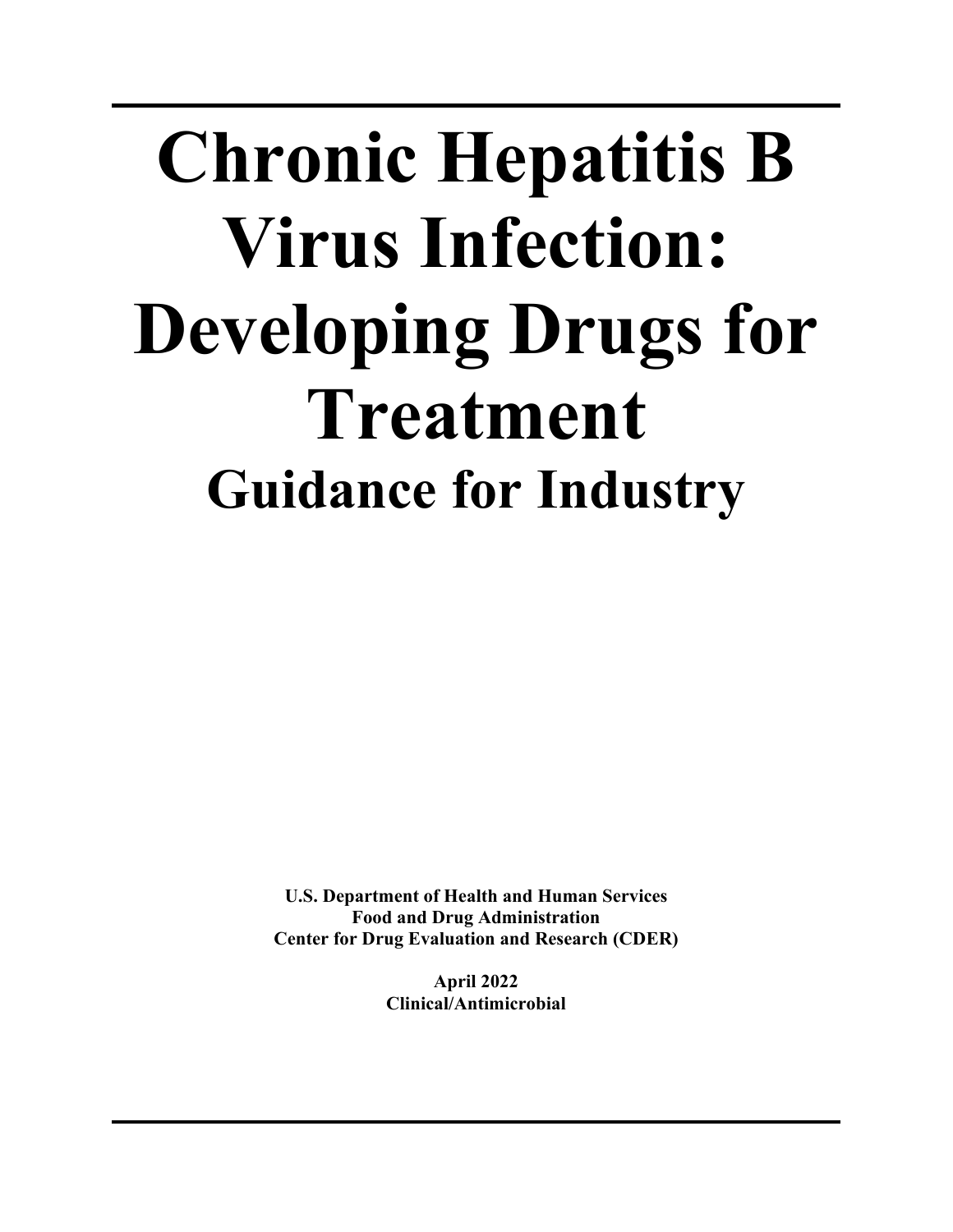# **Chronic Hepatitis B Virus Infection: Developing Drugs for Treatment Guidance for Industry**

*Additional copies are available from:*

*Office of Communications, Division of Drug Information Center for Drug Evaluation and Research Food and Drug Administration 10001 New Hampshire Ave., Hillandale Bldg., 4th Floor Silver Spring, MD 20993-0002 Phone: 855-543-3784 or 301-796-3400; Fax: 301-431-6353 Email: druginfo@fda.hhs.gov <https://www.fda.gov/drugs/guidance-compliance-regulatory-information/guidances-drugs>*

**U.S. Department of Health and Human Services Food and Drug Administration Center for Drug Evaluation and Research (CDER)**

> **April 2022 Clinical/Antimicrobial**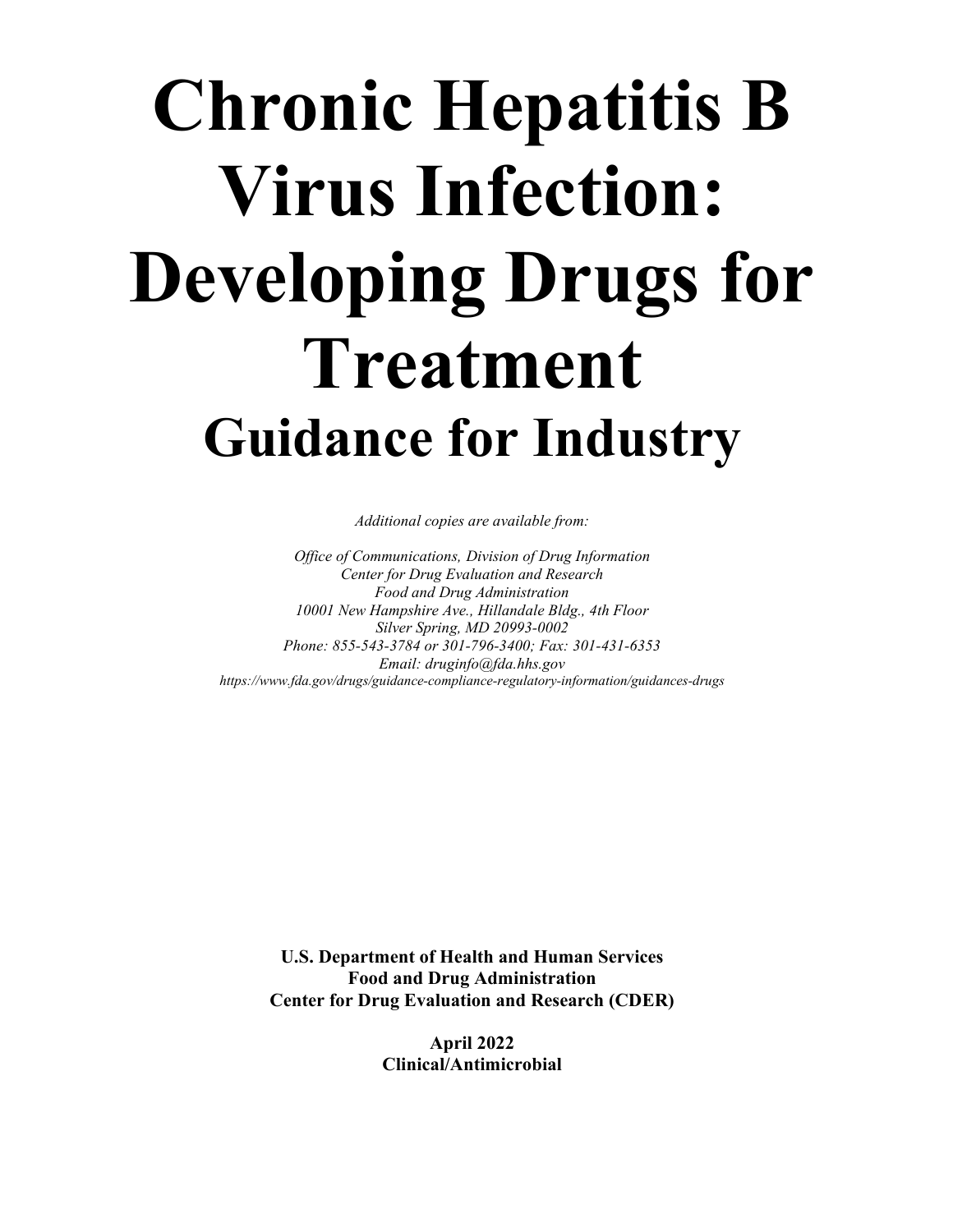## **TABLE OF CONTENTS**

| I.         |                                                                                 |  |
|------------|---------------------------------------------------------------------------------|--|
| Н.         |                                                                                 |  |
| III.       |                                                                                 |  |
| A.         |                                                                                 |  |
| B.         | $\mathbf{c}$ .                                                                  |  |
| 10.<br>11. | a.<br>b.<br>$a^{\dagger}$<br>b.<br>$\mathbf{c}$ .<br>a.<br>b.<br>$\mathbf{c}$ . |  |
|            |                                                                                 |  |
|            |                                                                                 |  |
| 23         |                                                                                 |  |
|            |                                                                                 |  |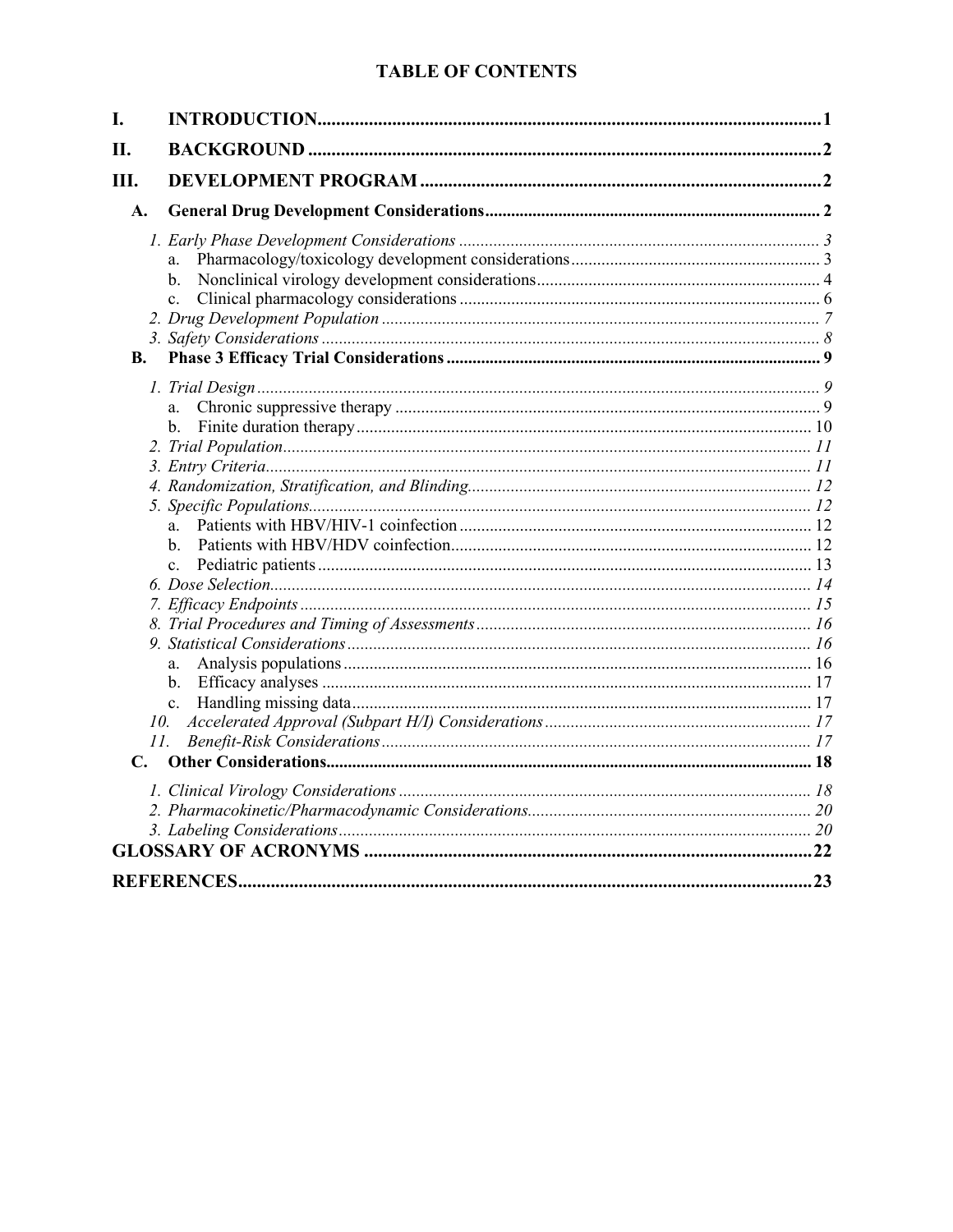## **Chronic Hepatitis B Virus Infection: Developing Drugs for Treatment Guidance for Industry[1](#page-3-0)**

This guidance represents the current thinking of the Food and Drug Administration (FDA or Agency) on this topic. It does not establish any rights for any person and is not binding on FDA or the public. You can use an alternative approach if it satisfies the requirements of the applicable statutes and regulations. To discuss an alternative approach, contact the FDA office responsible for this guidance as listed on the title page.

## **I. INTRODUCTION**

The purpose of this guidance is to assist sponsors in the clinical development of drugs and biologics for the treatment of chronic hepatitis B virus (HBV) infection from the initial investigational new drug application (IND) through the new drug application (NDA)/biologics license application (BLA) and postmarketing phases.<sup>[2](#page-3-1)</sup> Sponsors are also encouraged to communicate with the Division of Antivirals through the pre-IND consultation program to obtain advice in the development of drugs with unique considerations based on mechanism of action, novel treatment approaches, or the use of novel biomarkers.<sup>[3](#page-3-2)</sup>

This guidance does not address development of vaccines or blood-derived products, which are regulated by the Center for Biologics Evaluation and Research. This guidance also does not discuss general issues of statistical analysis or clinical trial design. Those topics are addressed in the ICH guidances for industry *E9 Statistical Principles for Clinical Trials* (September 1998) and *E10 Choice of Control Group and Related Issues in Clinical Trials* (May 2001), respectively.[4](#page-3-3)

The contents of this document do not have the force and effect of law and are not meant to bind the public in any way, unless specifically incorporated into a contract. This document is intended only to provide clarity to the public regarding existing requirements under the law. FDA guidance documents, including this guidance, should be viewed only as recommendations,

<span id="page-3-0"></span> $1$  This guidance has been prepared by the Division of Antivirals in the Center for Drug Evaluation and Research at the Food and Drug Administration.

<span id="page-3-1"></span><sup>2</sup> For the purposes of this guidance, all references to *drugs* include both human drugs and therapeutic biological products unless otherwise specified.

<span id="page-3-2"></span><sup>3</sup> See the Division of Antivirals Pre-IND Letter of Instruction web page at [https://www.fda.gov/drugs/pre-ind](https://www.fda.gov/drugs/pre-ind-consultation-program/division-anti-viral-dav-pre-ind-letter-instruction)[consultation-program/division-anti-viral-dav-pre-ind-letter-instruction.](https://www.fda.gov/drugs/pre-ind-consultation-program/division-anti-viral-dav-pre-ind-letter-instruction)

<span id="page-3-3"></span><sup>4</sup> We update guidances periodically. For the most recent version of a guidance, check the FDA guidance web page a[t https://www.fda.gov/regulatory-information/search-fda-guidance-documents.](https://www.fda.gov/regulatory-information/search-fda-guidance-documents)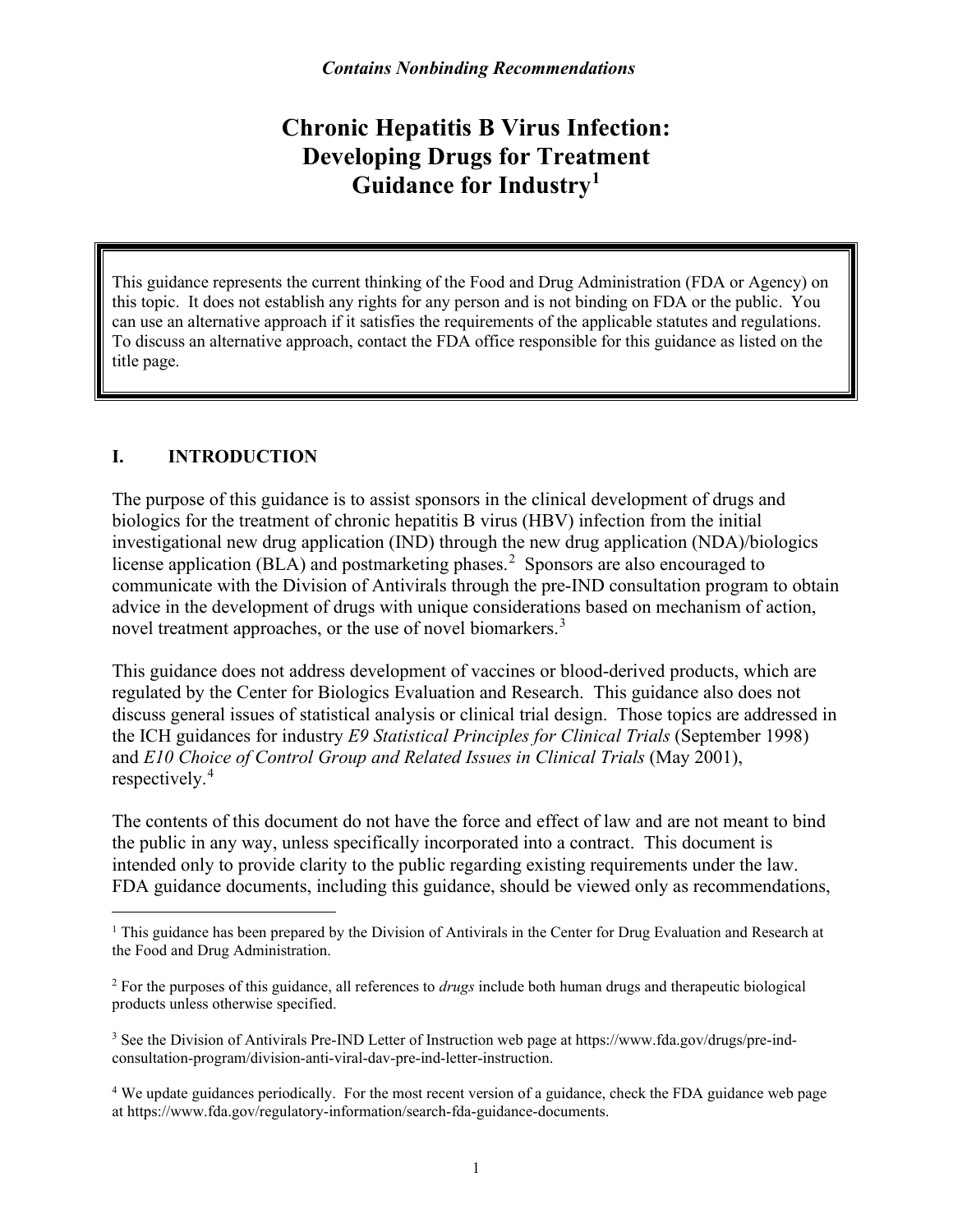unless specific regulatory or statutory requirements are cited. The use of the word *should* in Agency guidances means that something is suggested or recommended, but not required.

#### **II. BACKGROUND**

HBV is an enveloped DNA virus belonging to the *Hepadnavirus* family. The highly stable covalently closed circular viral DNA (cccDNA) functions as a nonreplicative minichromosome and persists throughout the lifespan of infected hepatocytes. The cccDNA is not eliminated by currently approved therapies that include drugs from the nucleoside/nucleotide reverse transcriptase inhibitor (NrtI) class, and pegylated interferon.

Chronic HBV (CHB) infection results in progressive liver disease ranging from asymptomatic to severe disease with complications including cirrhosis, liver failure, and the development of hepatocellular carcinoma (HCC). In untreated adults with CHB, the cumulative 5-year incidence of cirrhosis is 8 to 20 percent; and among those with cirrhosis, the 5-year cumulative risk of hepatic decompensation is 20 percent, and risk of HCC is 2 to 5 percent (Terrault et al. 2016). An effective vaccine and antiviral therapies are approved for the prevention of HBV infection and treatment of CHB, respectively.

Currently available therapies achieve sustained suppression of HBV DNA while on treatment, but rates of HBV surface antigen (HBsAg) loss with or without seroconversion to anti-HBsAg (HBsAb) remain low. Sustained HBV DNA suppression is associated with serum alanine aminotransferase (ALT) normalization and improvement in liver histology including regression of hepatic fibrosis and cirrhosis (Chang et al. 2010; Marcellin et al. 2013; Buti et al. 2015). Effective antiviral therapy for CHB reduces disease-related complications, such as hepatic decompensation and liver failure, and decreases risk of HCC (Lok et al. 2016; Papatheodoridis et al. 2017). Clearance of HBsAg is associated with reduced risk of hepatic decompensation and improved survival (Terrault et al. 2016). HBsAg loss is considered the best predictor of sustained remission off-treatment (Terrault et al. 2016). New finite duration therapies target treatment regimens that can achieve sustained suppression of HBV DNA off-treatment with HBsAg loss (with or without HBsAb seroconversion) with low risk of virologic relapse (as defined by HBV DNA) and minimal risk of liver disease progression after the treatment is stopped (Lok et al. 2017).

## **III. DEVELOPMENT PROGRAM**

## **A. General Drug Development Considerations**

This section discusses nonclinical and early phase clinical development considerations, followed by issues related to the target population for drug development, assessment of activity in early phase trials, and safety considerations.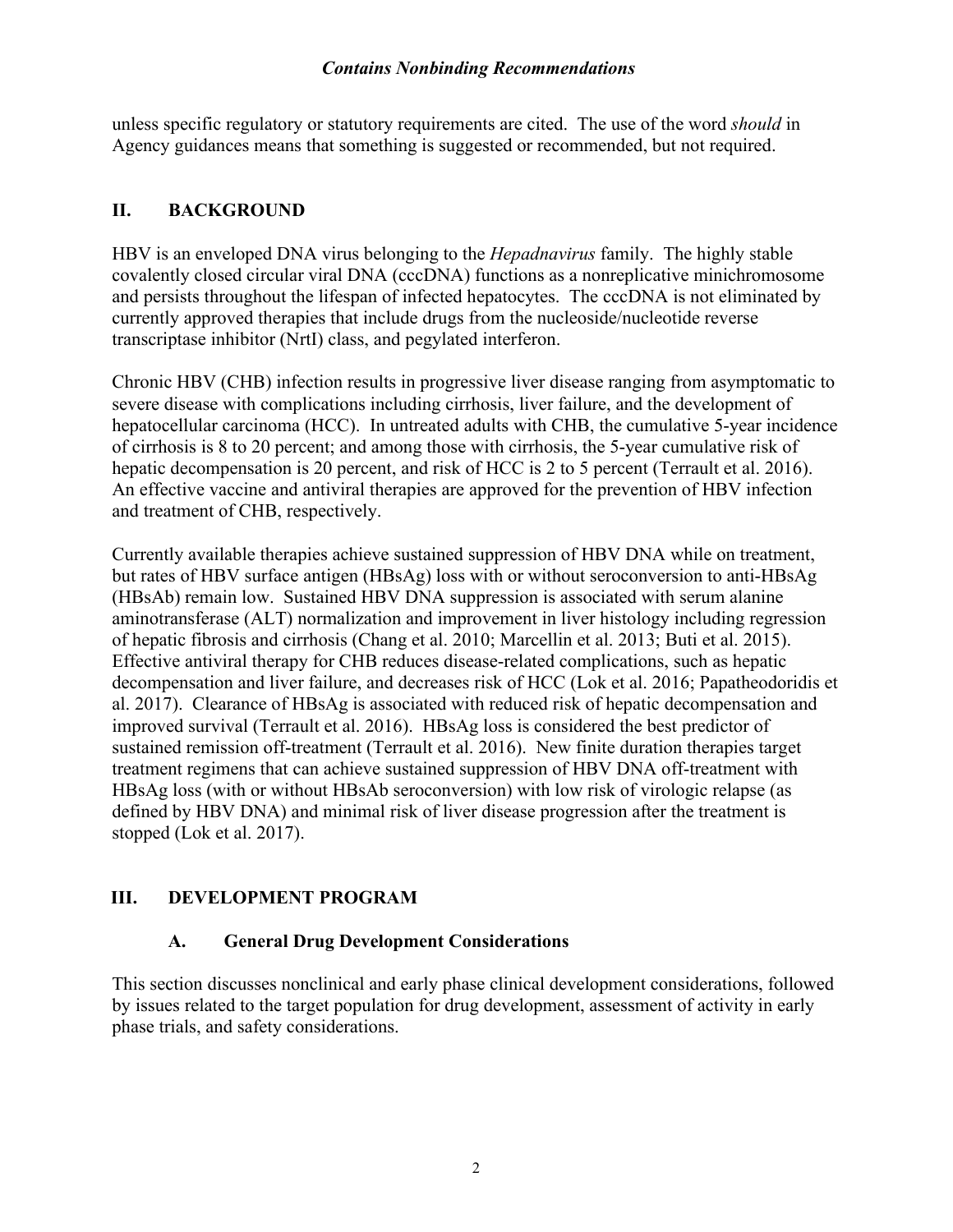## *1. Early Phase Development Considerations*

Early clinical evaluation should provide sufficient data to establish safety and evidence of antiviral activity to support the phase 3 trials.

a. Pharmacology/toxicology development considerations

Pharmacology/toxicology development considerations for single investigational drugs intended to treat CHB should follow the approaches outlined in existing guidances for drug development.<sup>[5](#page-5-0)</sup>

When a combination of two or more early stage investigational drugs to treat CHB is being developed, sponsors should discuss with the FDA whether combination toxicology studies are needed (including the design of such studies) to support clinical trials for the intended combination. When combination toxicology studies are conducted, usually no more than two drugs should be tested simultaneously in a particular arm of a toxicology study. Nonclinical combination studies of an investigational drug plus an approved drug or licensed biological product generally are not needed unless data from nonclinical studies of an investigational drug suggest a potential for serious synergistic toxicity with an approved drug or licensed biological product.

In general, sponsors developing drugs intended to treat CHB with proposed treatment durations of [6](#page-5-1) months or more should conduct carcinogenicity studies.<sup>6</sup> Sponsors should submit carcinogenicity studies with an initial NDA. However, under limited circumstances and with prior written agreement, the FDA may consider allowing sponsors to submit the completed carcinogenicity studies during the postmarketing period under section 505(o)(3) of the Federal Food, Drug, and Cosmetic Act (FD&C Act)<sup>[7](#page-5-2)</sup>, as long as the studies have been initiated before NDA submission.

Sponsors developing biological products should follow approaches outlined in ICH S6(R1) and discuss their proposals for a carcinogenicity risk assessment with the FDA during clinical development to facilitate a final assessment needed to support a BLA.

<span id="page-5-0"></span><sup>5</sup> See the ICH guidances for industry *M3(R2) Nonclinical Safety Studies for the Conduct of Human Clinical Trials and Marketing Authorization for Pharmaceuticals* (January 2010) and *S6(R1) Preclinical Safety Evaluation of Biotechnology-Derived Pharmaceuticals* (May 2012).

<span id="page-5-1"></span><sup>6</sup> See the ICH guidance for industry *S1A The Need for Long-Term Rodent Carcinogenicity Studies of Pharmaceuticals* (March 1996).

<span id="page-5-2"></span><sup>7</sup> See also the draft guidance for industry *Postmarketing Studies and Clinical Trials—Implementation of Section 505(o)(3) of the Federal Food, Drug, and Cosmetic Act* (October 2019). When final, this guidance will represent the FDA's current thinking on this topic. For the most recent version of a guidance, check the FDA guidance web page at [https://www.fda.gov/regulatory-information/search-fda-guidance-documents.](https://www.fda.gov/regulatory-information/search-fda-guidance-documents)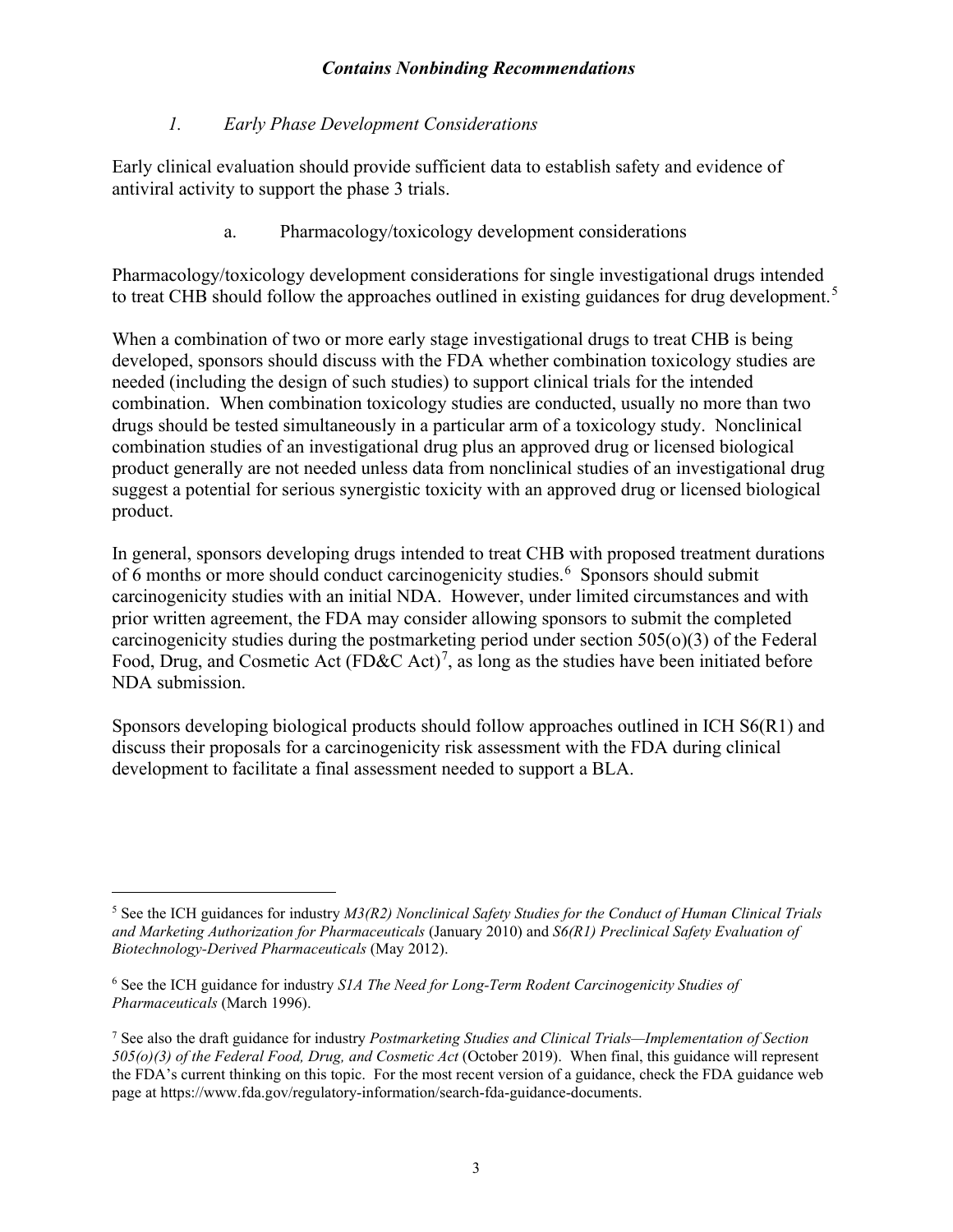b. Nonclinical virology development considerations

Sponsors should consider recommendations for general antiviral drug development in the draft guidance for industry *Antiviral Product Development—Conducting and Submitting Virology Studies to the Agency* (February 2014).<sup>[8](#page-6-0)</sup> The FDA encourages detailed study reports describing the mechanism of action, antiviral activity in cell culture, cytotoxicity, and mitochondrial toxicity (Marroquin et al. 2007; Arnold et al. 2012), animal models,  $9$  and resistance studies. Additionally, sponsors are advised to provide the following nonclinical virology data for investigational drugs developed specifically for the treatment of CHB.

#### **Resistance and cross-resistance**

HBV is differentiated into 10 genotypes (A through J) with many different subtypes. Drugs targeting viral proteins or sequence targets will likely be impacted by genotype- and subtypespecific variations that occur in the drug target as well as variations that evolve in the presence of the drug that allow the virus to develop resistance. Therefore, characterizing resistance pathways and their relationship to HBV genomic variations helps identify subjects who will benefit from the drug and also helps identify potential cross-resistance with other drugs having a similar mechanism of action.

HBV does not generally grow well enough in cell culture to select for resistant virus in the presence of drug. When possible, we recommend that resistance assessments be performed for all animal studies that assess the antiviral activity of an investigational drug in infected animals receiving the drug that experience viral breakthrough. In addition, a resistance monitoring plan for identifying changes in viral targets associated with treatment failure should be included in the protocols or can be submitted separately for each clinical trial that will treat subjects with CHB.

• Amino acid substitutions or nucleotide mutations associated with the development of resistance (i.e., changes from baseline) to an investigational drug should be determined by sequencing the drug target and validated by introducing resistance-associated substitutions or mutations into the HBV reference genome using site-directed mutagenesis and determining the fold-shift in susceptibility. Results from these studies help identify resistance pathways and support the drug's proposed mechanism of action. Lack of a shift in susceptibility does not exclude a resistance association for a specific substitution or mutation that occurs in two or more independent events.

Cross-resistance should be assessed to determine if resistance against approved HBV drugs with the same target confers resistance to the drug being developed and vice versa. The development of cross-resistance to epitopes of approved HBV vaccines should be assessed.

<span id="page-6-0"></span><sup>8</sup> When final, this guidance will represent the FDA's current thinking on this topic.

<span id="page-6-1"></span><sup>9</sup> We support the principles of the 3Rs (reduce/refine/replace) for animal use in testing when feasible. FDA encourages sponsors to consult with review divisions when considering a nonanimal testing method believed to be suitable, adequate, validated, and feasible. FDA will consider if the alternative method could be assessed for equivalency to an animal test method.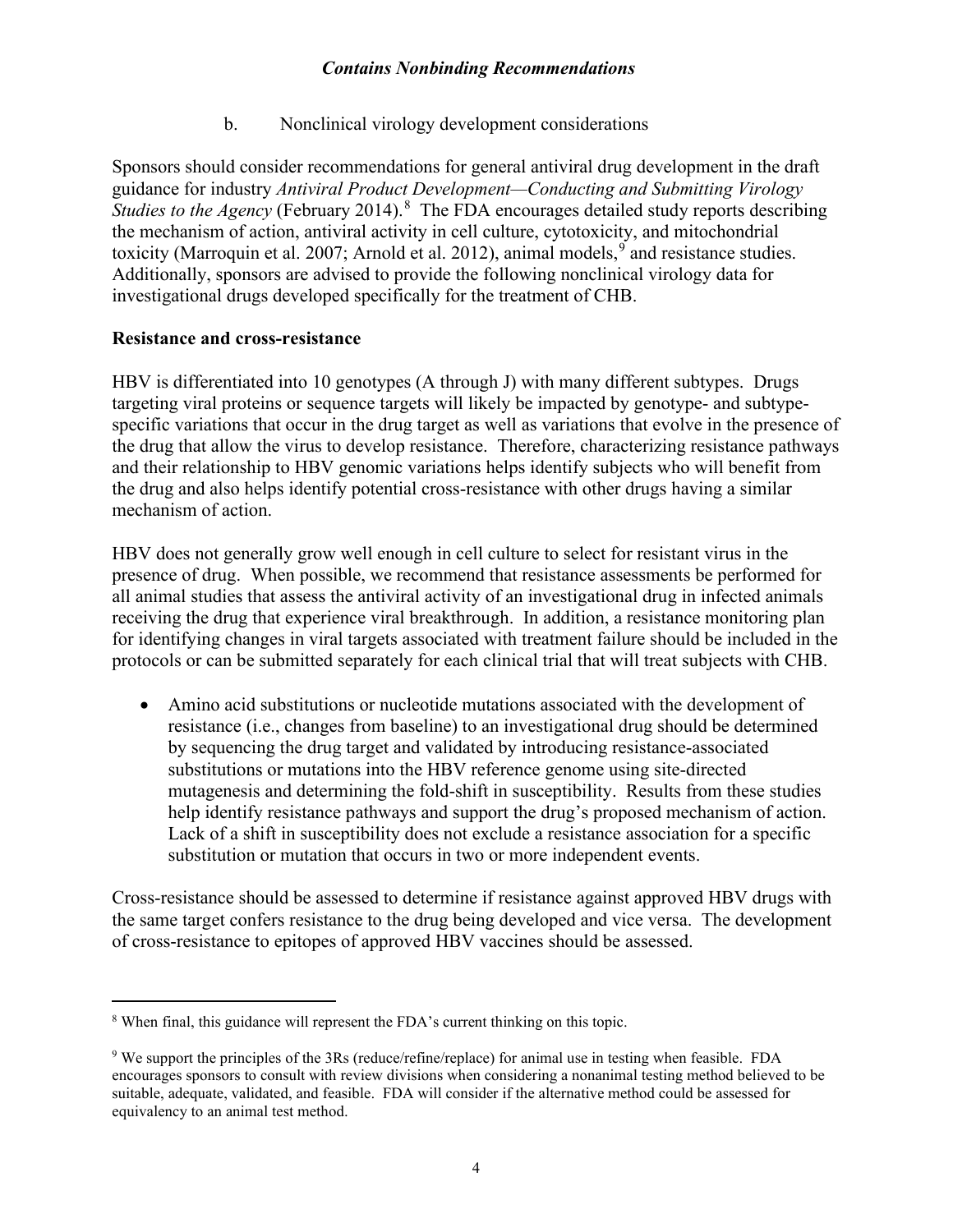#### **Considerations for oligonucleotide-based investigational drugs**

Knockdown of viral protein expression via oligonucleotide-based therapeutics is an active area for the development of antiviral drugs. These drugs, which have a nucleic acid target, present potential off-target binding at mismatched sequences that could lead to species-specific toxicities not necessarily detected in toxicology studies. Therefore, we recommend that sequencedependent off-target assessments be conducted for such drugs using appropriate in silico and in vitro methodologies to identify potential off-target mismatches that can be investigated and potentially monitored during clinical development. The Division recognizes that many additional factors, such as temporal and cell type specific expression, pharmacokinetic (PK) properties, and hybridization-dependent efficiencies may be considered in the overall risk assessment of potential off-target effects (refer to Lindow et al. 2012 for a general approach). The following points should be considered when designing sequence-dependent off-target assessments:

- Several different classes of oligonucleotide-based therapeutics (small interfering RNAs and antisense oligonucleotides, etc.) exist. The criteria for defining high-risk off-target mismatches are expected to differ for each class; appropriate criteria should be provided and justified for each drug.
- All elements of the oligonucleotide drug product that are potentially available for mismatch binding should be assessed, including both the sense and antisense strands, overlapping ends, etc.
- There are multiple in silico approaches that may be considered, and we recommend sponsors justify the methods and approaches used. In silico studies can be used to do the following:
	- Identify all potential off-target mismatches, regardless of tissue expression, in the human transcriptome, including the mitochondrial transcriptome; for each of these, describe available information on mouse knockouts and human genetic diseases. Sponsors should specify and justify the criteria for defining a potential off-target mismatch.
	- Determine whether each off-target site in the human transcriptome is conserved in the animal species in which antiviral assessments and pivotal toxicology studies are performed.
	- Determine the variation within the off-target mismatches in the transcriptomes of different ethnic populations in the United States, when feasible, to assess whether certain populations may be more susceptible to off-target effects than others.
- In vitro assessments of possible off-target binding (cell-based analysis, RNA-seq, etc.) should be conducted to confirm or eliminate the importance of each off-target mismatch determined via in silico assessments.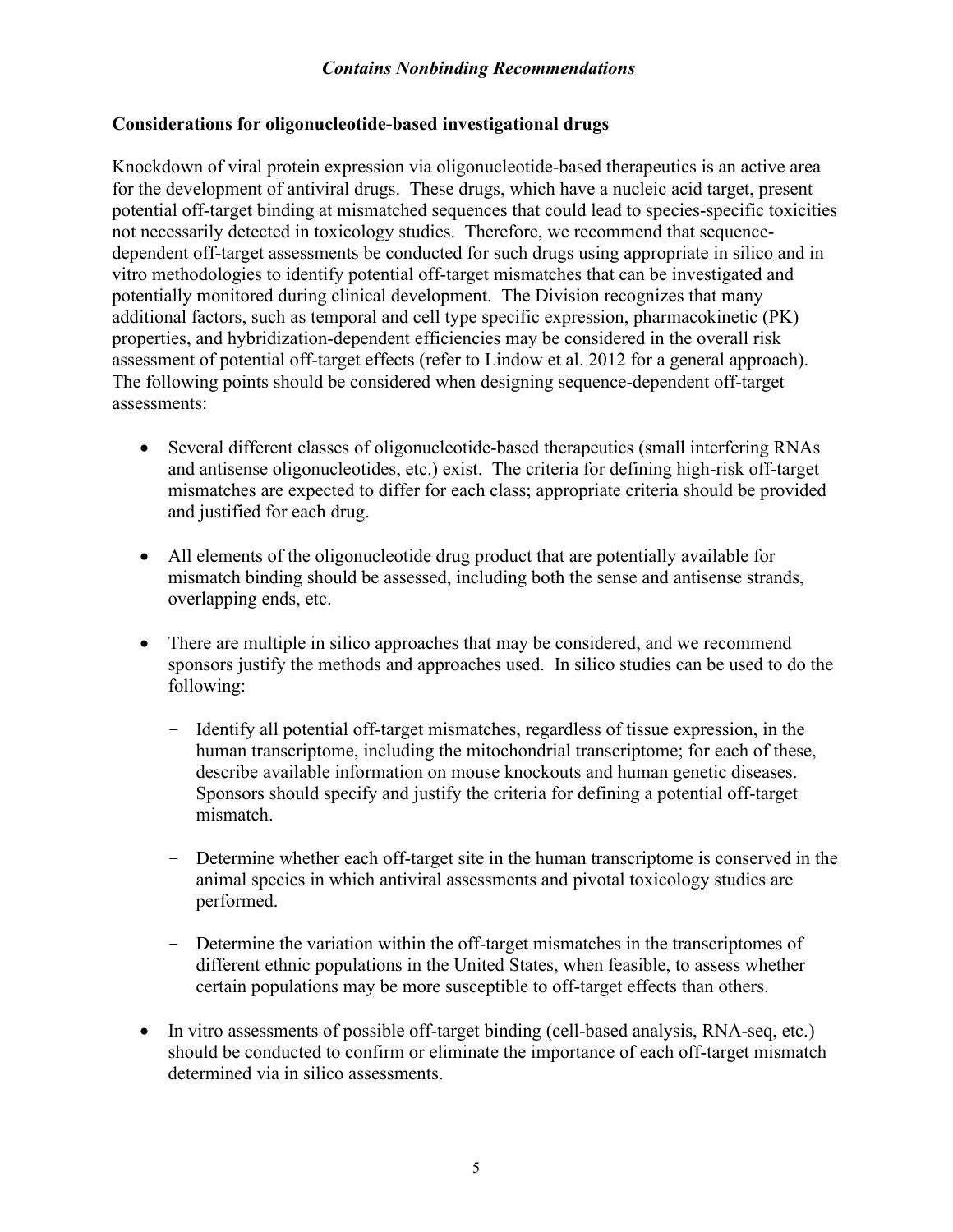• An overall risk assessment of potential off-target effects should be provided along with the off-target assessment data.

#### **Considerations for drugs developed to modulate innate and adaptive immune responses**

Drugs developed to modulate innate and adaptive immune responses to chronic HBV infection are likely to target host factors and induce or repress immune biomarkers before having an impact on HBV replication or clearance of HBV infected hepatocytes. Nonclinical studies should describe the specific mechanism of action of the drug and demonstrate that immune modulation in cell culture and animal models of HBV infection results in suppression of HBV replication, as measured by HBV DNA or HBsAg loss, or that the HBV cccDNA reservoir is reduced by assessing cccDNA levels. In addition, given that these drugs may target host factors, it is important to determine that the target of the drug is conserved, having similar affinity between the animal species being assessed and the human target.

#### **Targeting host factors**

For drugs targeting host factors, polymorphisms in the gene encoding the target should be assessed to determine whether the drug will be more effective or less effective in different populations. Sponsors should identify key racial and ethnic groups in the United States who will be part of the proposed indication at the initiation of drug development. If a nonclinical assay to assess the drug effect is available, multiple samples from each of these groups in the United States should be evaluated to determine whether race or ethnicity may be a factor contributing to efficacy (Forde et al. 2013). Samples should be collected during clinical trials to determine the virus genotype of subjects who respond less favorably to treatment.

c. Clinical pharmacology considerations

In general, dose selection for early efficacy trials should be predicted to provide plasma drug exposures that exceed by severalfold the protein binding-adjusted, cell culture EC50 value of the drug for the relevant HBV genotype/subtype. In cases where either total (protein bound plus unbound) or free (unbound) drug concentrations in plasma may not be related to antiviral activity, sponsors may provide justification for dose selection based on drug concentration in other relevant tissues. The dose selection should also consider the safety data from the previous phase 1 trials and animal studies.

Sponsors should refer to the appropriate clinical pharmacology guidances for industry to inform the need and design of drug-drug interaction studies and PK studies in patients with renal or hepatic impairment.<sup>10</sup> We encourage sponsors to conduct these studies, if needed, early in

<span id="page-8-0"></span><sup>10</sup> See the guidance for industry *Pharmacokinetics in Patients With Impaired Hepatic Function: Study Design, Data Analysis, and Impact on Dosing and Labeling* (May 2003). See also the guidances for industry *Clinical Drug Interaction Studies—Cytochrome P450 Enzyme- and Transporter-Mediated Drug Interactions* (January 2020)*, In Vitro Drug Interaction Studies—Cytochrome P450 Enzyme- and Transporter-Mediated Drug Interactions* (January 2020), and the draft guidance for industry *Pharmacokinetics in Patients With Impaired Renal Function—Study Design, Data Analysis, and Impact on Dosing* (September 2020). When final, this guidance will represent the FDA's current thinking on these topics.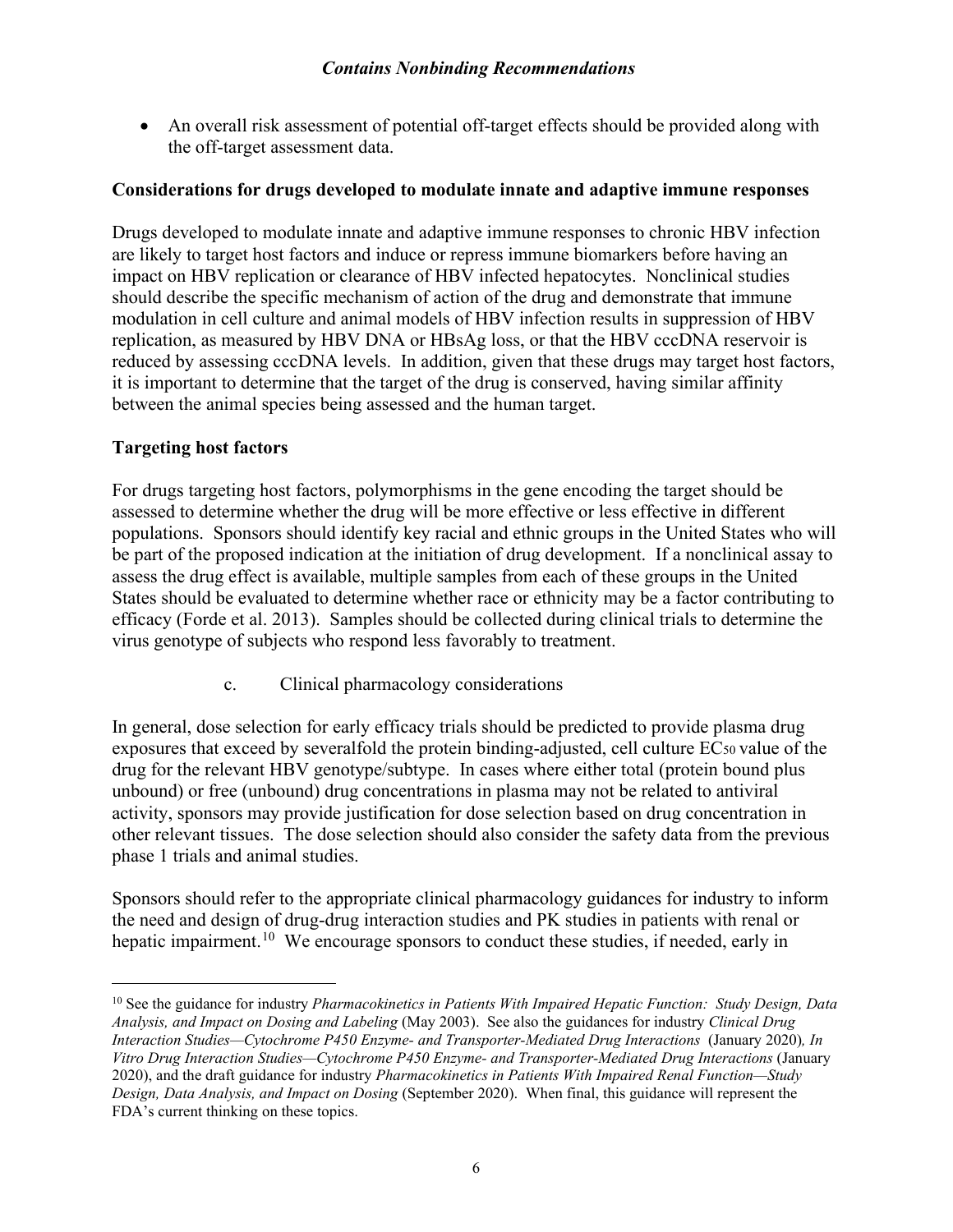development to inform the management of drug interactions and the inclusion of patients with renal and hepatic impairment in phase 3 trials as appropriate. See section III. B. 6., Dose Selection, for dose selection for phase 2 and 3 trials and section III. C. 2., Pharmacokinetic/Pharmacodynamic Considerations, for other PK and pharmacodynamic considerations.

## *2. Drug Development Population*

Therapies should be developed for use in a wide range of patients with CHB, including pediatric populations.

Early phase clinical trials should focus on the adult population without cirrhosis. Initial trials can be conducted in HBV e antigen positive (HBeAg-positive) or HBV e antigen negative (HBeAgnegative) patients with active disease who are treatment-naïve, or those who were previously treated but currently viremic, off-treatment. Trials can also be conducted in HBeAg-positive or HBeAg-negative patients who are virally suppressed on NrtIs. In addition to endpoints discussed in section III. B., sponsors can evaluate exploratory endpoints in early phase trials to gather data to inform and support the choice of appropriate endpoints in late phase trials, particularly those evaluating treatments of finite durations. Some of these exploratory endpoints may include the following:

- Change in quantitative HBsAg (qHBsAg) concentration at various time points on treatment
- Quantitative HBeAg levels
- Quantitative HBV RNA levels
- Quantitative HBV core-related antigen (HBcrAg) levels
- cccDNA quantification
- Quantitative HBsAg levels from integrated HBV genome fragments
- Quantitative HBsAg-anti-HBs immune complex levels

Also depending on the drug's mechanism of action, liver biopsy findings can be used in certain proof-of-concept studies to further understand the effect of the drug on the cccDNA reservoir and/or to help better understand potential surrogate markers of antiviral activity.

CHB is a global disease, and clinical trials are often conducted in multiple countries. FDA will accept a well-designed and well-conducted foreign clinical study not conducted under an IND as support for an IND or application for marketing approval if the trial was conducted in accordance with good clinical practice and if the FDA is able to validate the data from the trial through an onsite inspection if the Agency deems it necessary.<sup>11</sup> When sponsors rely on foreign data, these should be supported with information about predominant HBV genotypes and subtypes in the region or regions (Schweitzer et al. 2015). Development programs should include a sufficient number of U.S. patients to ensure prevalent genotypes in the U.S. population are represented. FDA strongly encourages sponsors to provide a plan to address inclusion of

<span id="page-9-0"></span><sup>&</sup>lt;sup>11</sup> See 21 CFR 312.120; 21 CFR 314.106.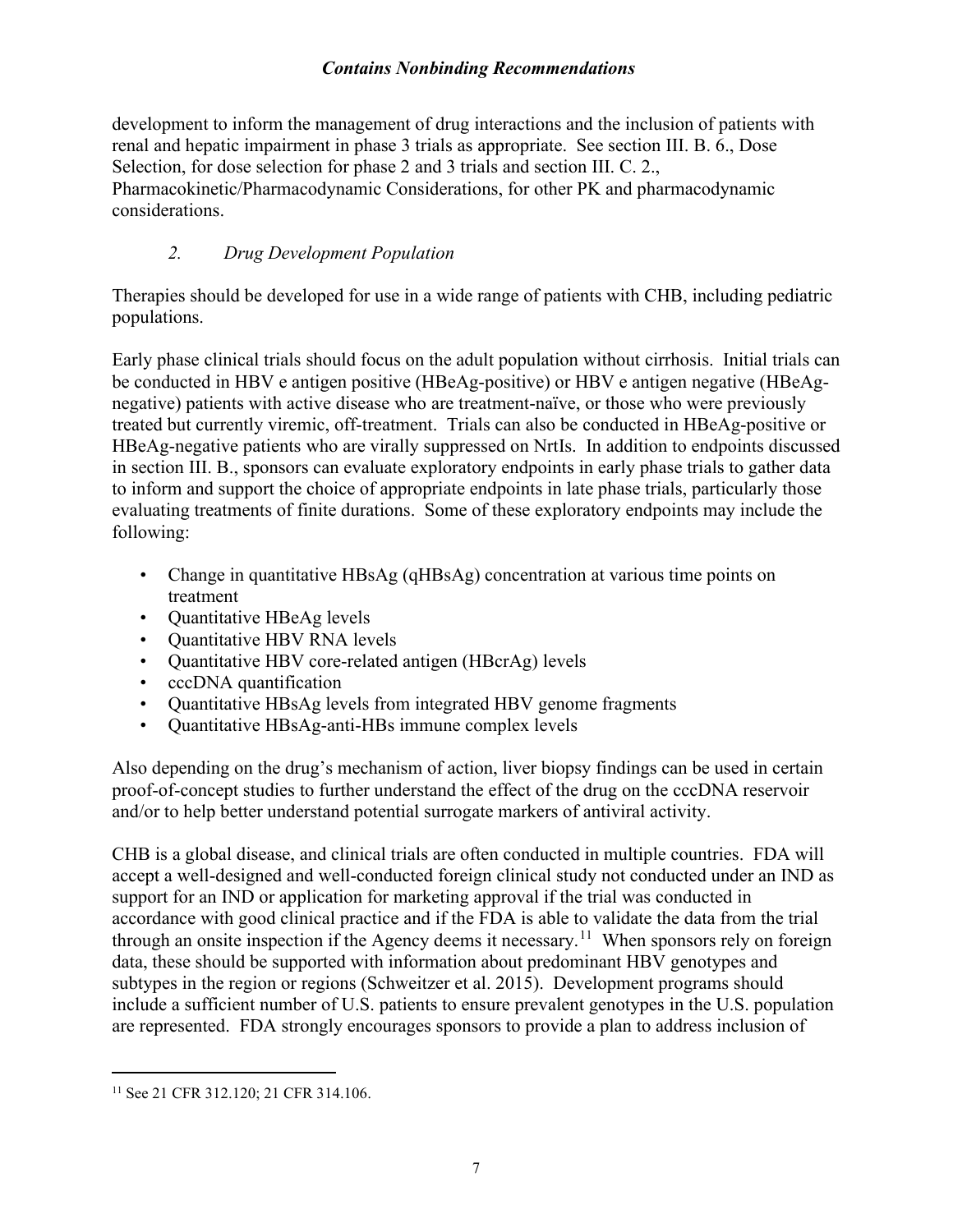clinically relevant subpopulations with regard to age, gender, race, and ethnicity in the clinical trials to support an NDA or BLA, no later than the end-of-phase 2 meeting.<sup>[12](#page-10-0)</sup>

#### *3. Safety Considerations*

In general, we recommend that initial marketing applications for drugs intended to treat CHB contain a total safety database of about 1,000 to 1,500 subjects exposed to the proposed dose and duration of treatment. Depending on the drug safety profile and concerns identified during the development process, a larger database or long durations of posttreatment follow-up may be needed.

In addition to routine safety monitoring, the safety monitoring plans should consider the mechanism of action of the drug, as there may be different safety concerns associated with specific drugs both during treatment and after treatment cessation. Some of the notable safety concerns associated with immune modulatory therapies are immune-mediated hepatitis flares and autoimmunity (e.g., immune-related adverse events observed with checkpoint inhibitors). The specific criteria for defining and monitoring for hepatitis flares during treatment and after stopping therapy should be prespecified in the clinical trial protocols. The safety profile observed in early phase trials should guide the monitoring plan for late phase trials.

Severe acute exacerbations of HBV infection may occur after discontinuation of anti-HBV therapy, particularly in the absence of HBsAg loss. Subjects should be monitored closely with both laboratory and clinical follow-up after discontinuation of anti-HBV therapy. The duration of follow-up should consider the mechanism of action and the half-life of the specific investigational drug. In certain circumstances, resumption of anti-HBV therapy may be warranted. The detailed plan and criteria for treatment reinitiation should be prespecified in the clinical trial protocols.

Clinical trial protocols should include predefined algorithms for data collection in the setting of significant hepatic events to ensure that the relevant data are available for further assessment and adjudication of these cases to differentiate between potential etiologies. The outcomes for all serious hepatic events should be systematically evaluated during clinical development. Evaluation by an independent adjudication committee is encouraged.

For a drug approved for use in patients without cirrhosis or with compensated cirrhosis, the database needed to extend use to the decompensated cirrhotic population would depend on the safety profile of the investigational drug and the overall benefit-risk profile for the indicated population. Similarly, obtaining safety data in other subpopulations, such as in patients coinfected with hepatitis D virus (HDV), may be important for certain clinical development programs. We encourage sponsors to discuss with the FDA safety-related considerations, including but not limited to the size of the safety database, before the initiation of phase 3 trials.

<span id="page-10-0"></span><sup>&</sup>lt;sup>12</sup> See the guidance for industry *Collection of Race and Ethnicity Data in Clinical Trials* (October 2016).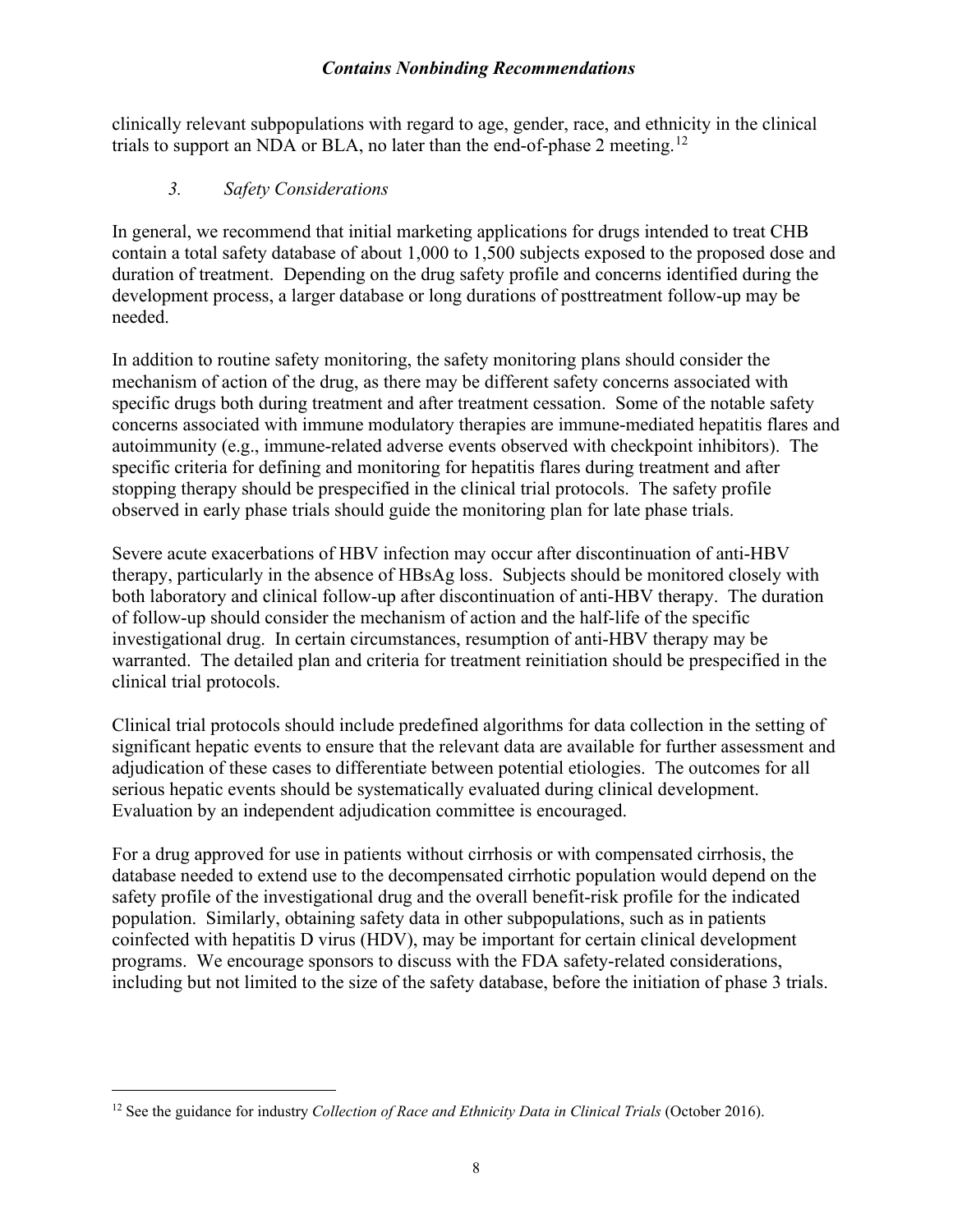## **B. Phase 3 Efficacy Trial Considerations**

Sponsors can submit an NDA/BLA to support marketing approval of a drug in a single patient population (e.g., treatment-naïve patients or patients who are virally suppressed on NrtIs). Such an application should include at least two adequate and well-controlled trials conducted in the proposed population. Alternatively, sponsors can choose to pursue an indication for different populations (e.g., a trial in treatment-naïve subjects and a second trial in subjects who are virally suppressed on NrtIs). In these situations, the NDA/BLA should contain at least one adequate and well-controlled trial in each patient population, with adequate supporting data.

## *1. Trial Design*

Randomized controlled trials are recommended to establish efficacy because of the heterogeneity of the natural course of CHB. Appropriate trial designs depend on whether the therapeutic is intended for chronic suppressive therapy or therapy of finite duration as discussed below.

a. Chronic suppressive therapy

Sponsors developing drugs for chronic suppressive therapy of CHB should consider the following trial design options:

- A randomized controlled noninferiority (NI) (or superiority) trial comparing the investigational drug with an approved active control arm—The primary efficacy endpoint should be undetectable HBV  $DNA^{13}$  $DNA^{13}$  $DNA^{13}$  after 48 weeks on-treatment in HBeAg-positive subjects, HBeAg-negative subjects, or both. The active comparator should be an antiviral drug that is recommended for treatment of CHB and reflects current practice at the time of trial initiation. The patient population may be treatment-naïve or previously treated subjects with detectable HBV DNA. Potential concerns related to the development of resistance when evaluating an investigational drug with a low barrier to resistance as a monotherapy should be addressed. For an NI design, determination of the NI margin should be discussed with the FDA.
- A randomized controlled *add-on* superiority trial comparing an investigational drug plus an approved NrtI with an NrtI alone—However, for this trial design, it is not clear what the most appropriate primary endpoint should be to demonstrate the investigational drug's clinical contribution. Presently, HBV DNA is not recommended as a primary endpoint for an add-on trial because it is unclear what incremental numerical benefits in HBV DNA, over the substantial HBV DNA suppression achieved by an NrtI alone, are predictive of clinical benefit. Other endpoints such as HBsAg clearance or another surrogate found to be predictive of clinical benefit may be considered; however, the trial design and endpoints should be discussed with the FDA in advance of trial initiation.

<span id="page-11-0"></span> $<sup>13</sup>$  Defined as less than the lower limit of quantification (LLOO), specifying if the results are target detected (TD) or</sup> target not detected (TND).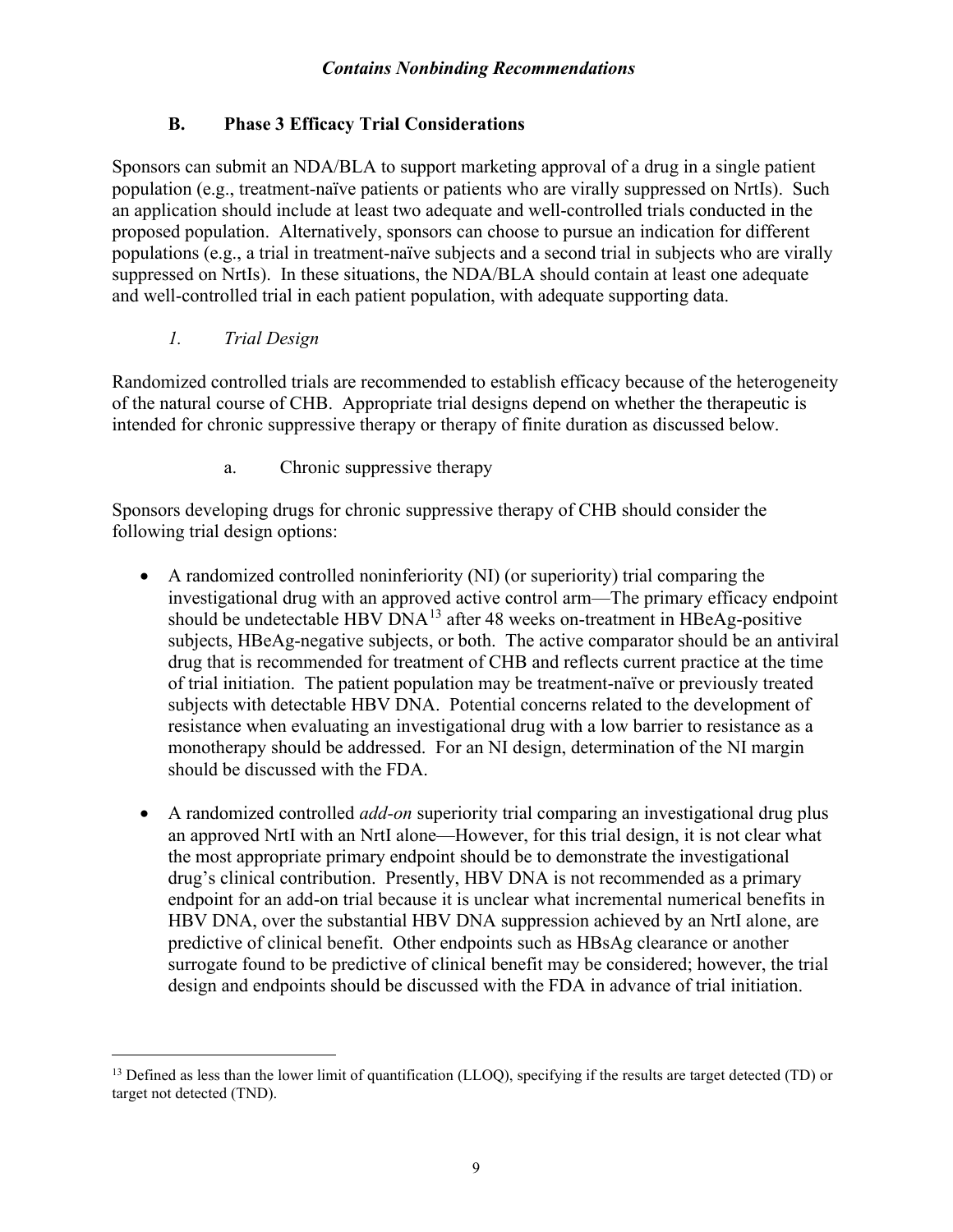b. Finite duration therapy

The appropriate trial design depends on the patient population being studied and the treatment regimen being evaluated. See section III. B. 7., Efficacy Endpoints for a description of efficacy endpoints that could be used for evaluation of finite duration therapies in clinical trials.

Sponsors developing drugs for finite duration therapy of CHB should consider the following trial design options:

## **Virally suppressed on NrtIs**

To evaluate the primary efficacy outcome of sustained HBV DNA suppression off-treatment with HBsAg loss in subjects with active disease (HBeAg-positive or HBeAg-negative CHB) who are virally suppressed on NrtIs, sponsors can consider an add-on superiority trial against placebo with a current NrtI treatment regimen as the background therapy. The co-primary efficacy endpoints<sup>[14](#page-12-0)</sup> of HBsAg loss and sustained HBV DNA suppression should be assessed at the 6month posttreatment time point with additional follow-up to monitor for durability of response (i.e., sustained HBV DNA suppression and HBsAg loss) off-treatment. In general, off-treatment refers to discontinuation of all therapies (i.e., investigational agent and background NrtI regimen). To demonstrate sustained response off-treatment, sponsors should systematically assess the duration of a treatment consolidation period, defined as the duration of continued treatment needed after achieving HBsAg loss, during late phase trials. This may vary based on the mechanism of action and half-life of the specific investigational drug.

Sponsors should use the following criteria for stopping NrtI therapy at the end of the investigational treatment period when evaluating a finite duration therapy: (1) applied equally across treatment arms, as applicable; (2) well-defined in the protocol; and (3) stringent, such as HBsAg loss or substantial HBsAg decline or marked reduction in other important biomarkers identified in phase 2 trials. It is expected that few subjects would meet such criteria on the placebo arm. The criteria for stopping NrtI therapy should be based on clinical evidence that also reflects current practice guidelines recommended by the authoritative scientific bodies to ensure that the discontinuation of NrtI therapy does not pose undue safety risk to the trial participants. Sponsors should discuss with the FDA the use of biomarkers as a trigger for treatment interruption in advance of trial initiation.

Alternatively, an outcome of sustained HBV DNA suppression off-treatment without HBsAg clearance can be evaluated after a finite treatment duration using a superiority trial design comparing the investigational drug plus an NrtI with an NrtI alone.

## **Treatment-naïve**

An outcome of sustained HBV DNA suppression off-treatment with HBsAg loss can be evaluated in treatment-naïve subjects by demonstrating superiority to an active control, or, in

<span id="page-12-0"></span><sup>14</sup> See draft guidance for industry *Multiple Endpoints in Clinical Trials* (January 2017). When final, this guidance will represent the FDA's current thinking on this topic.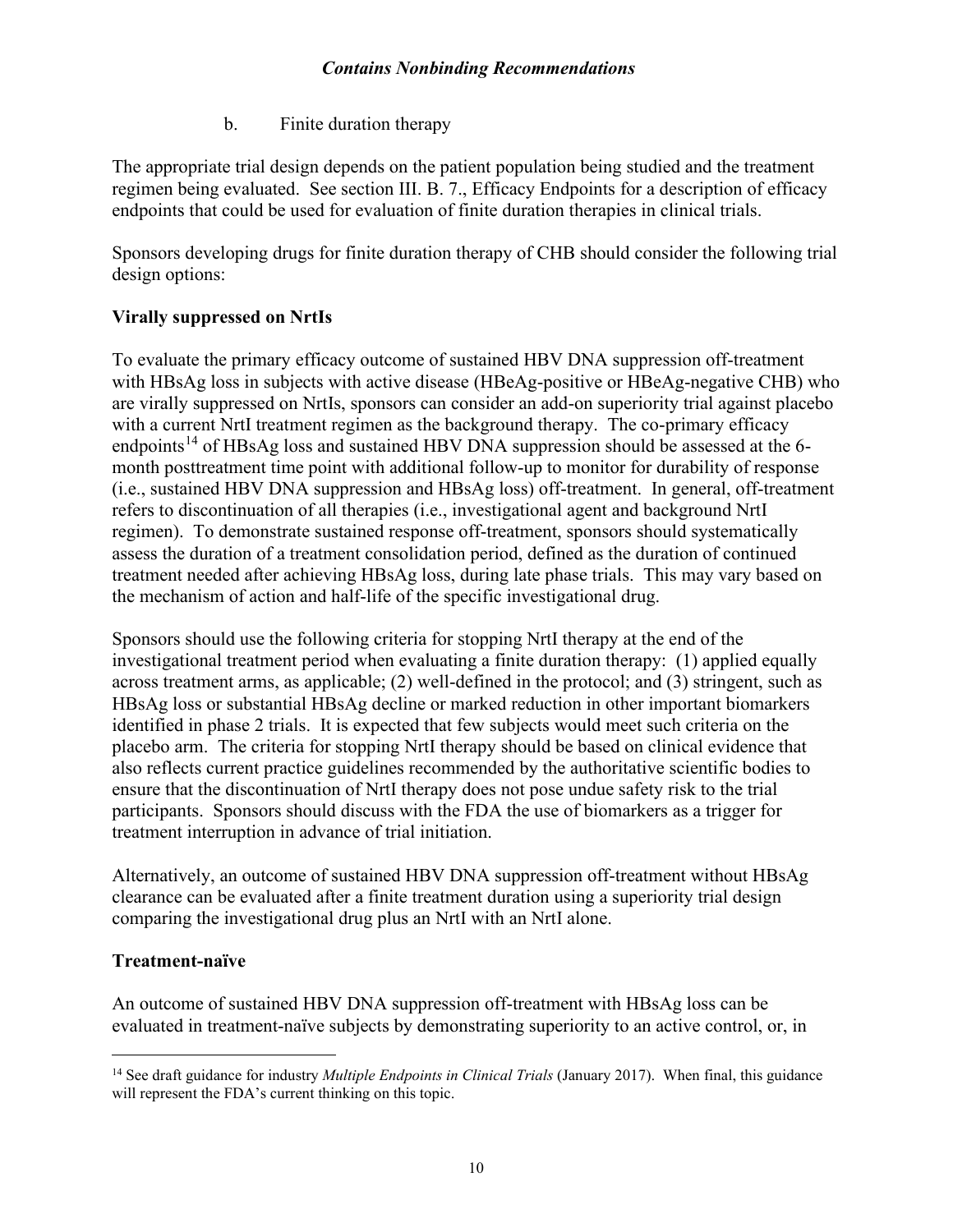patients in whom treatment is currently not indicated per treatment guidelines, superiority to placebo. In certain patient populations (e.g., for patients in the immune-tolerant phase with mild necroinflammation or fibrosis) comparison with placebo may be feasible as current treatment guidelines do not recommend treatment for these patients. In some of the trial design scenarios, subjects in the placebo group may be rolled over to an active investigational drug before the completion of the trial based on a prespecified interim analysis. Sponsors should prospectively plan these analyses<sup>[15](#page-13-0)</sup> and should discuss with the FDA before trial enrollment.

Sponsors considering an NI trial design should discuss in advance with the FDA their trial designs and justifications of the proposed NI margin based on historical evidence of treatment effect of the active control. In general, the active comparator in an NI trial should be an FDAapproved drug that is considered the standard of care for the specific indication and population being studied. A detailed protocol and statistical analysis plan (SAP) should be submitted for review.

## *2. Trial Population*

Patients fulfilling one of the following two criteria for CHB should be enrolled (Centers for Disease Control and Prevention 2012):

- (1) Negative immunoglobulin M (IgM) antibodies to HBV core antigen and a positive result on one of the following tests: HBsAg, HBeAg, or nucleic acid test for hepatitis B virus DNA (including qualitative, quantitative, and genotype testing); or
- (2) Positive HBsAg result or positive nucleic acid test for HBV DNA (including qualitative, quantitative, and genotype testing) or positive HBeAg on two occasions at least 6 months apart (any combination of these tests performed 6 months apart is acceptable).

Sponsors should consider evaluating drug efficacy in key CHB subpopulations, including but not limited to the following:

- HBeAg-positive and HBeAg-negative subjects
- Subjects with cirrhosis
- Subjects with decompensated liver disease
- *3. Entry Criteria*

The presence or absence of cirrhosis at study entry should be documented based on clinical assessment or previous liver biopsy, when available. As the criteria for diagnosing cirrhosis using noninvasive methods are not yet well defined, particularly in patients who are virally suppressed, the use of a noninvasive modality to define presence or absence of cirrhosis in a trial protocol should be supported by references that summarize performance characteristics and sensitivity and specificity of the modality for identifying patients with cirrhosis.

<span id="page-13-0"></span><sup>&</sup>lt;sup>15</sup> See the guidance for industry *Adaptive Designs for Clinical Trials of Drugs and Biologics* (November 2019).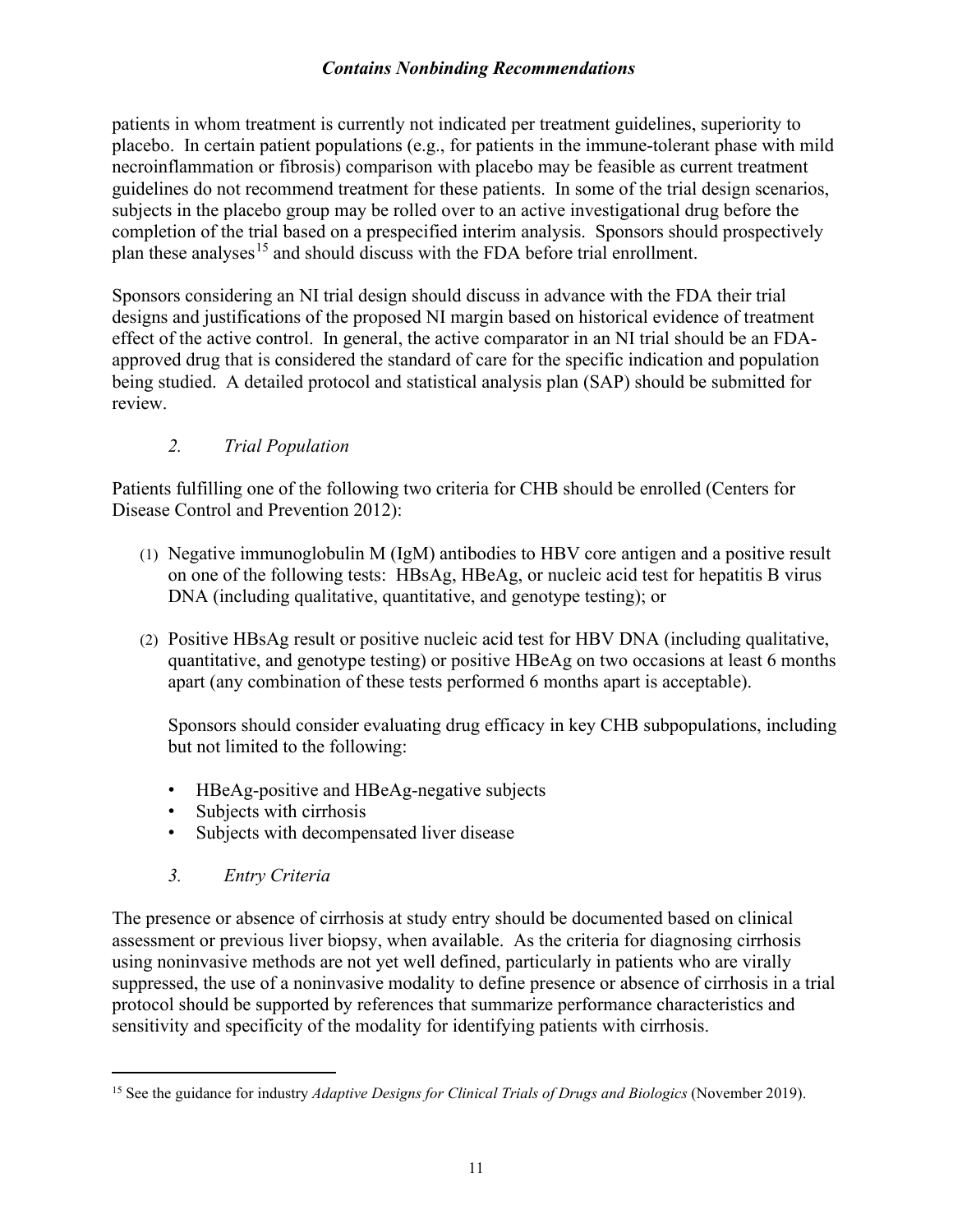#### *4. Randomization, Stratification, and Blinding*

Sponsors should conduct randomized, double-blind trials whenever feasible to reduce the likelihood of potential biases. In general, trials should be designed to evaluate the effect of investigational therapies in subjects with key disease characteristics. Patient subpopulations could be evaluated in separate trials or as separate strata in a single trial. If multiple patient populations are included in a single trial, sponsors should consider stratifying groups at randomization based on baseline variables (e.g., HBeAg status, HBsAg level, presence or absence of cirrhosis, and HBV DNA level) and ensure that an adequate number of subjects are in each stratum to provide informative data.

#### *5. Specific Populations*

a. Patients with HBV/HIV-1 coinfection

The overall treatment goals for patients with HBV/HIV coinfection remain identical to those described for the HBV-monoinfected population. Sponsors should consider including subjects coinfected with HIV in the clinical trials evaluating finite duration HBV therapies. In cases where there is a strong rationale for exclusion of patients with HBV/HIV coinfection, the rationale should be addressed in the trial protocol. The concurrent use of HIV antiretroviral drugs that are also effective against HBV (e.g., HIV nucleoside/nucleotide reverse transcriptase inhibitors) may have implications for treatment cessation when evaluating finite duration HBV therapies and possibly confound interpretation of efficacy outcome as subjects continue their HIV nucleoside/nucleotide reverse transcriptase inhibitor -based antiretroviral regimen. Because of the various interactions between HIV and HBV therapies, we recommend sponsors discuss their plans with and obtain feedback from the FDA.

b. Patients with HBV/HDV coinfection

Infection with HDV only occurs in the setting of concurrent HBV infection (Wranke and Wedemeyer 2016). According to the World Health Organization, an estimated 15 million to 20 million people worldwide are living with HBV/HDV coinfection (World Health Organization 2017). A meta-analysis reported a much higher worldwide HBV/HDV coinfection prevalence of 62 million to 72 million (Chen et al. 2019). Relative to HBV monoinfection, HBV/HDV coinfection leads to more severe liver disease resulting in a greater risk of cirrhosis, HCC, and hepatic decompensation/failure.

The ultimate goal of treatment in patients with HBV/HDV coinfection is clearance or long-term suppression of both viruses. CHB treatment leading to loss of HBsAg may ultimately lead to the clearance of HDV infection (Wranke and Wedemeyer 2016). HDV superinfection frequently leads to spontaneous suppression of HBV (Huang and Lo 2014), and the effect of specific HBV therapies on the interplay between the two viruses cannot be predicted. The possibility of HBV reactivation needs to be considered when HDV is suppressed after HDV treatment initiation. To mitigate the risk of HBV reactivation and associated hepatitis flares, it is preferred to have patients on NrtI suppressive therapy before they receive HDV treatment. Recommendations for trials in patients with HBV/HDV coinfection are beyond the scope of this guidance and are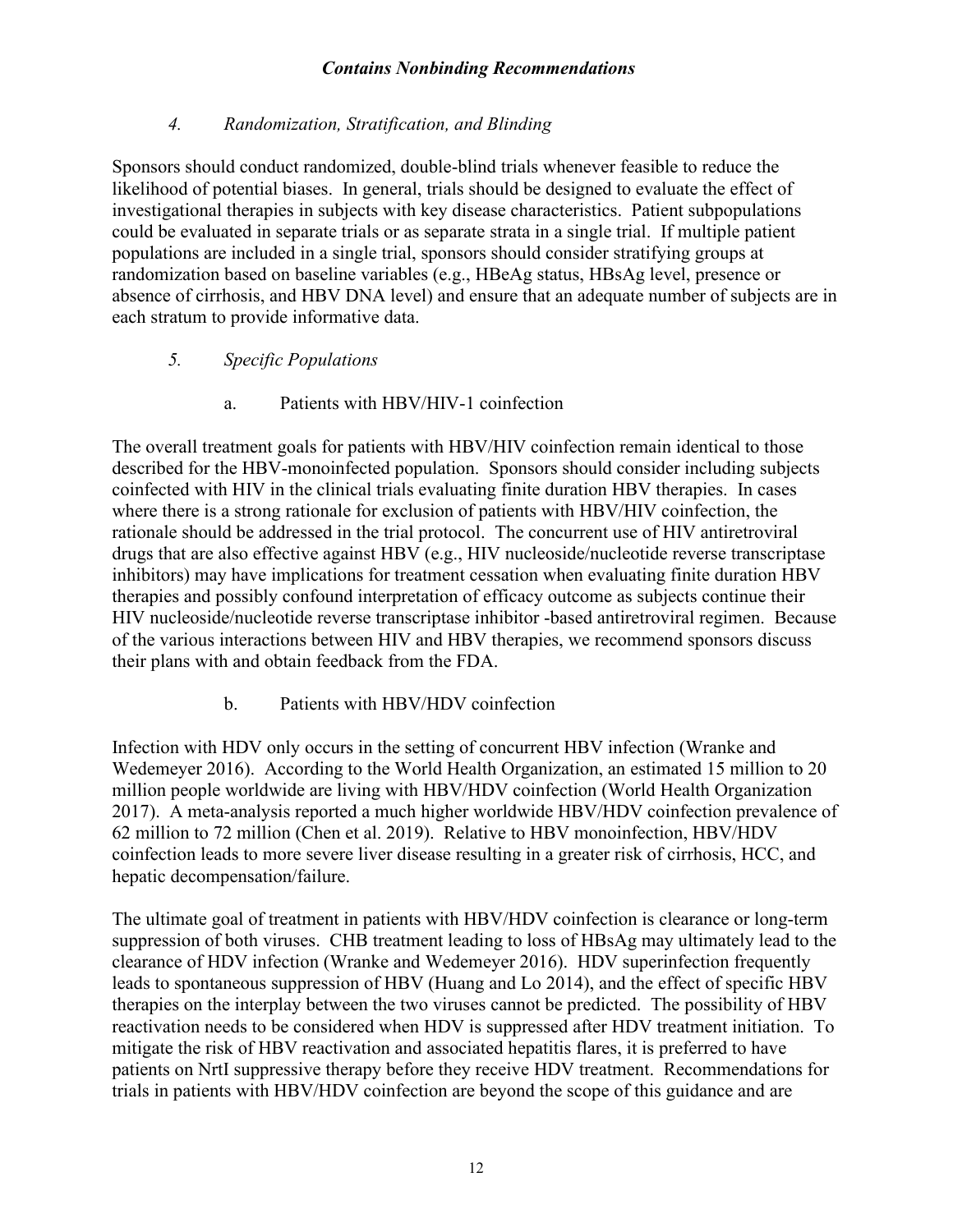included in a separate draft guidance.<sup>16</sup> Sponsors should discuss development plans directly with the FDA.

c. Pediatric patients

Pediatric assessments are required under section 505B of the FD&C Act as part of the overall drug development program for a "new active ingredient, new indication, new dosage form, new dosing regimen, or new route of administration,"<sup>[17](#page-15-1)</sup> unless those assessments are waived.<sup>18</sup> Sponsors should discuss their plans for pediatric assessments with the review division and be aware of timing and content requirements for pediatric study plans under section 505B(e) of the FD&C Act. Sponsors are required to submit pediatric study plans no later than 60 days after an end-of-phase 2 meeting or such other time as may be agreed upon by the FDA and the sponsor.<sup>19</sup> Because progressive liver disease is uncommon in young children with HBV infection, it is generally not recommended to include patients younger than 2 years of age in most development programs. Further, treatment generally is not recommended in children younger than 2 years of age, as per current treatment guidelines (Terrault et al. 2016).

In general, pediatric clinical trials can be initiated after phase 2 adult data characterizing the safety profile and preliminary evidence of efficacy are available. Given the natural history of CHB infection, the dynamic relationship between viral replication and the host immune response in pediatric patients may differ from that observed in adults, hence extrapolation of efficacy may not be possible in all scenarios and could be considered on a case-by-case basis depending on the mechanism of action of the investigational drug or drugs and the pediatric age group being evaluated.

In cases in which extrapolation of efficacy from adults to pediatrics is possible, after critical PK parameters of a drug are identified in adults, pediatric development programs can focus on identifying dosing regimen(s) that achieve pediatric exposures similar to adults to demonstrate effectiveness in pediatric populations in which treatment is indicated as per current treatment guidelines. Additional clinical data should be obtained to assess whether antiviral activity is comparable to that observed in adult trials. Early discussion with the FDA on the appropriate endpoints and pediatric trial design is encouraged.

<span id="page-15-0"></span><sup>16</sup> See the draft guidance for industry *Chronic Hepatitis D Virus Infection: Developing Drugs for Treatment* (November 2019). When final, this guidance will represent the FDA's current thinking on this topic.

<span id="page-15-1"></span><sup>&</sup>lt;sup>17</sup> See section 505B(a)(1)(A) of the FD&C Act; 21 U.S.C. 355c(a)(1)(A).

<span id="page-15-2"></span><sup>&</sup>lt;sup>18</sup> See section 505B(a)(5) of the FD&C Act.

<span id="page-15-3"></span><sup>19</sup> See section 505B(e)(2)(A)(ii) of the FD&C Act; see also the guidance for industry *Pediatric Study Plans: Content of and Process for Submitting Initial Pediatric Study Plans and Amended Initial Pediatric Study Plans* (July 2020).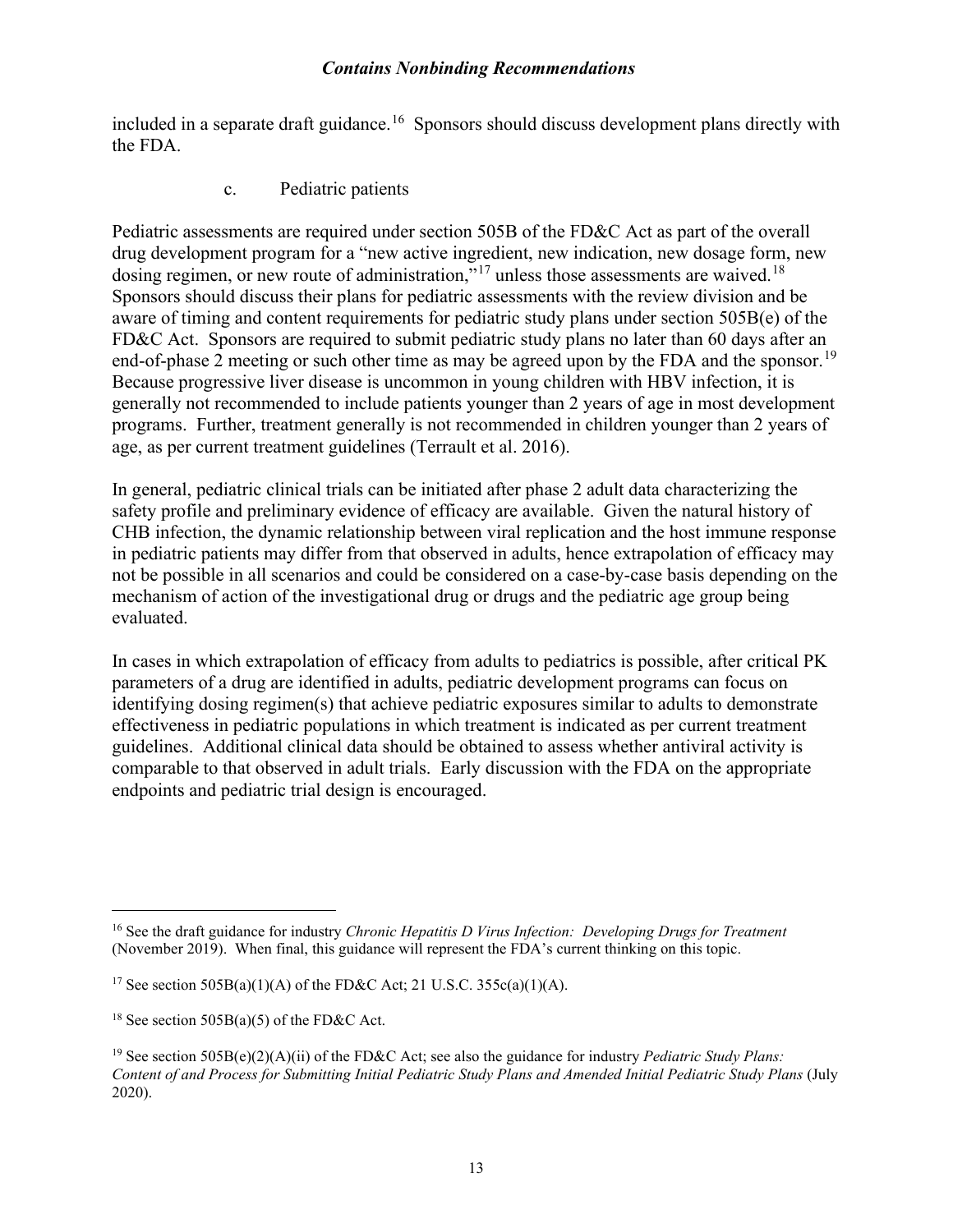In the absence of a serious safety signal in adults, sponsors should enroll adolescents<sup>[20](#page-16-0)</sup> in phase 3 adult trials or conduct a dedicated adolescent trial concurrently with the phase 3 adult trials. Confirmatory PK, safety, and efficacy data from this age group should be included as part of the data included at the time of filing of the original NDA/BLA.<sup>[21](#page-16-1)</sup>

Typically, the nonadolescent pediatric population (for the purpose of this guidance, 2 to younger than 12 years of age) is divided into several groups or cohorts according to age or weight for enrollment into trials. Weight, rather than age, is the preferred criterion for enrollment because dosing recommendations for most antiviral drugs are weight-based. In addition, within clinical studies, sponsors should enroll the cohorts in parallel rather than in series, unless a drug has a specific safety or drug disposition factor that warrants a different approach. Dose selection for pediatric treatment trials (e.g., phase 2 or 3) should be supported by PK data generated from the initial PK/safety phase of the pediatric study and results of available modeling and simulation. Sponsors should discuss the dose selection with the FDA before initiating the phase 2 or 3 pediatric trials.

The pediatric trials should also obtain data to support safety in pediatric populations. In general, a safety database of about 100 subjects receiving the proposed dose and treatment duration is recommended. The participants should be adequately distributed across the pediatric age group for which studies are required. Long-term follow-up data should be collected from pediatric trials to assess long-term safety as well as durability of treatment response. If clinical trials in adults have demonstrated differences in safety profile or dosing based on fibrosis stage, pediatric subjects should be assessed for presence or absence of cirrhosis using the most appropriate modality for each study location.

Section 505B of the FD&C Act also mandates that the requisite pediatric assessments be conducted using a formulation of the drug that is appropriate for each pediatric group being studied.<sup>[22](#page-16-2)</sup> Adult formulations generally are considered appropriate for adolescent patients (Momper et al. 2013), but younger patients, who may not be able to swallow pills, may require different formulations. Therefore, pediatric formulation development should begin as early as possible to enable the development of appropriate pediatric formulations of investigational drugs.

#### *6. Dose Selection*

The results from proof-of-concept antiviral activity trials can be used to guide the selection of doses to be evaluated in subsequent trials. Sponsors are encouraged to use various quantitative clinical pharmacology approaches that leverage the totality of available information on exposure and pharmacodynamic assessments such as biomarkers that measure target engagement, HBsAg

<span id="page-16-0"></span><sup>20</sup> For the purpose of this guidance, *adolescents* are defined as age 12 to younger than 18 years of age.

<span id="page-16-1"></span> $21$  We note that, for applications to which section 505B applies, all pediatric assessments must be submitted with the application unless those assessments have been deferred (section  $505B(a)(1)(A)$ ).

<span id="page-16-2"></span><sup>&</sup>lt;sup>22</sup> See section 505B(a)(2)A) of the FD&C Act.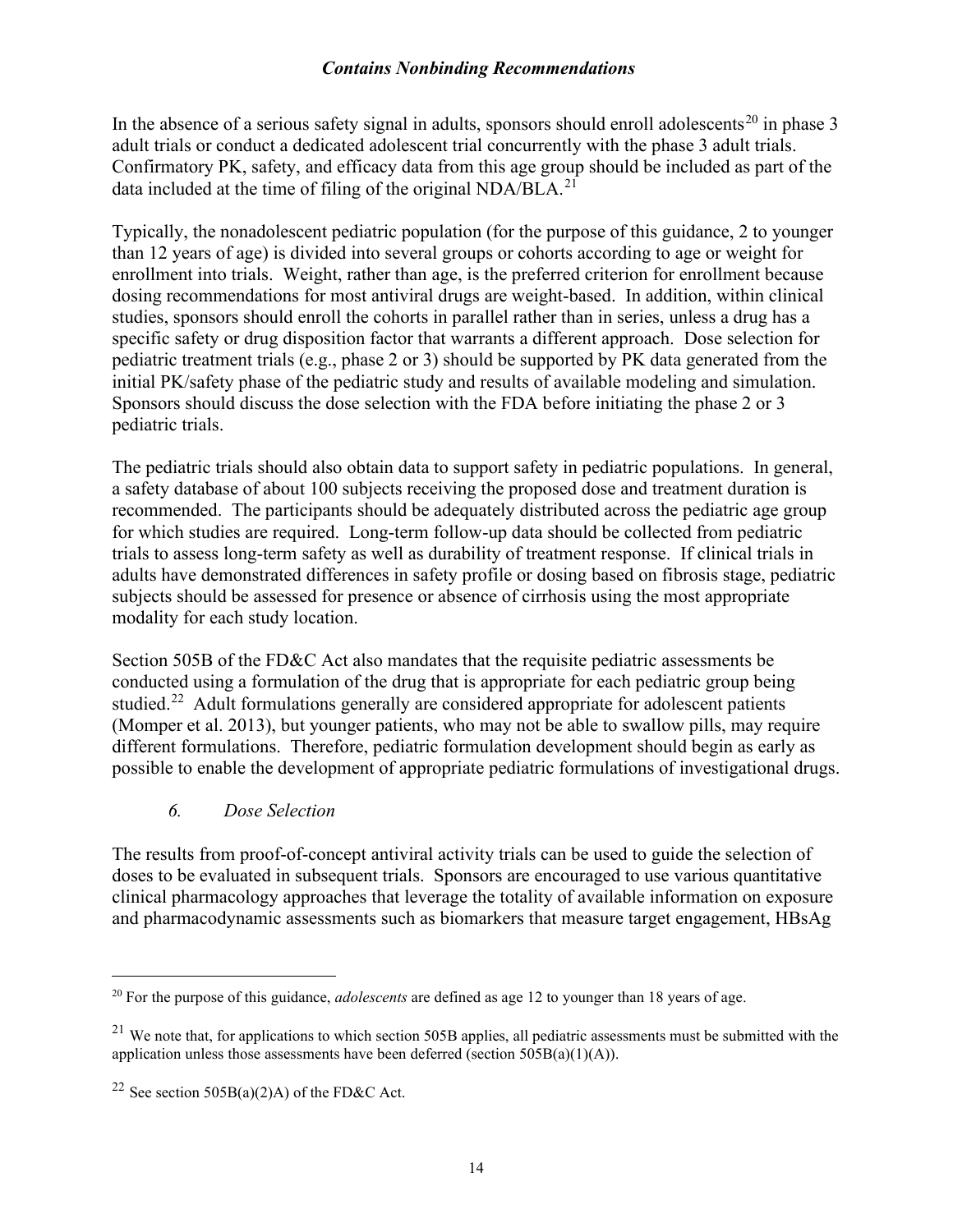decline, HBV DNA decline, HBV RNA decline, and HBcrAg decline to select doses for phase 3 trials.

## *7. Efficacy Endpoints*

New finite duration therapies could be evaluated in clinical trials using any of the following efficacy endpoints:

- Sustained suppression (6 months or longer) of HBV DNA (less than LLOQ, TD, or TND) off-treatment after a finite duration of therapy
- Sustained suppression (6 months or longer) of HBV DNA (less than LLOQ, TD, or TND) off-treatment with HBsAg loss (less than 0.05 international unit/milliliter (IU/mL)) with or without HBsAb seroconversion after a finite duration of therapy

At present, utility of reduction in HBsAg from baseline (without complete clearance) for assessing response to CHB therapies is unclear because of inconsistent correlations between qHBsAg and clinical response (Hu et al. 2018; Thompson et al. 2010; Chan et al. 2011).

A limited number of secondary endpoints (e.g., HBeAg loss, anti-HBe seroconversion in HBeAg positive patients, ALT normalization) should be considered for testing using appropriate statistical methods for multiplicity. Biochemical serum markers such as ALT values vary between laboratories, and lack of normalization of ALT may often be confounded by the presence of other chronic liver diseases such as nonalcoholic fatty liver disease.

#### **Other important endpoints: Assessing progression of liver disease**

Except for patients with advanced or decompensated cirrhosis, a statistically rigorous evaluation of endpoints of liver progression can be challenging because these events occur infrequently until late in the course of CHB. However, treatment effects on these endpoints provide useful clinical information, and trials evaluating them could be used to support an expanded indication or patient population and could be summarized in appropriate sections of the label.

Some of the parameters or clinical outcomes that sponsors can consider include the following:

- Change in Model for End Stage Liver Disease scores
- Change in Child-Turcotte-Pugh scores
- Progression to liver failure requiring transplantation or resulting in death
- Occurrence of HCC

Treatment-related regression of fibrosis or cirrhosis, as assessed by liver biopsy or noninvasive methods, may be appropriate for display in the label. However, sponsors should discuss with the Division plans for labeling and performance characteristics of the noninvasive modality when protocols evaluating these endpoints are being designed.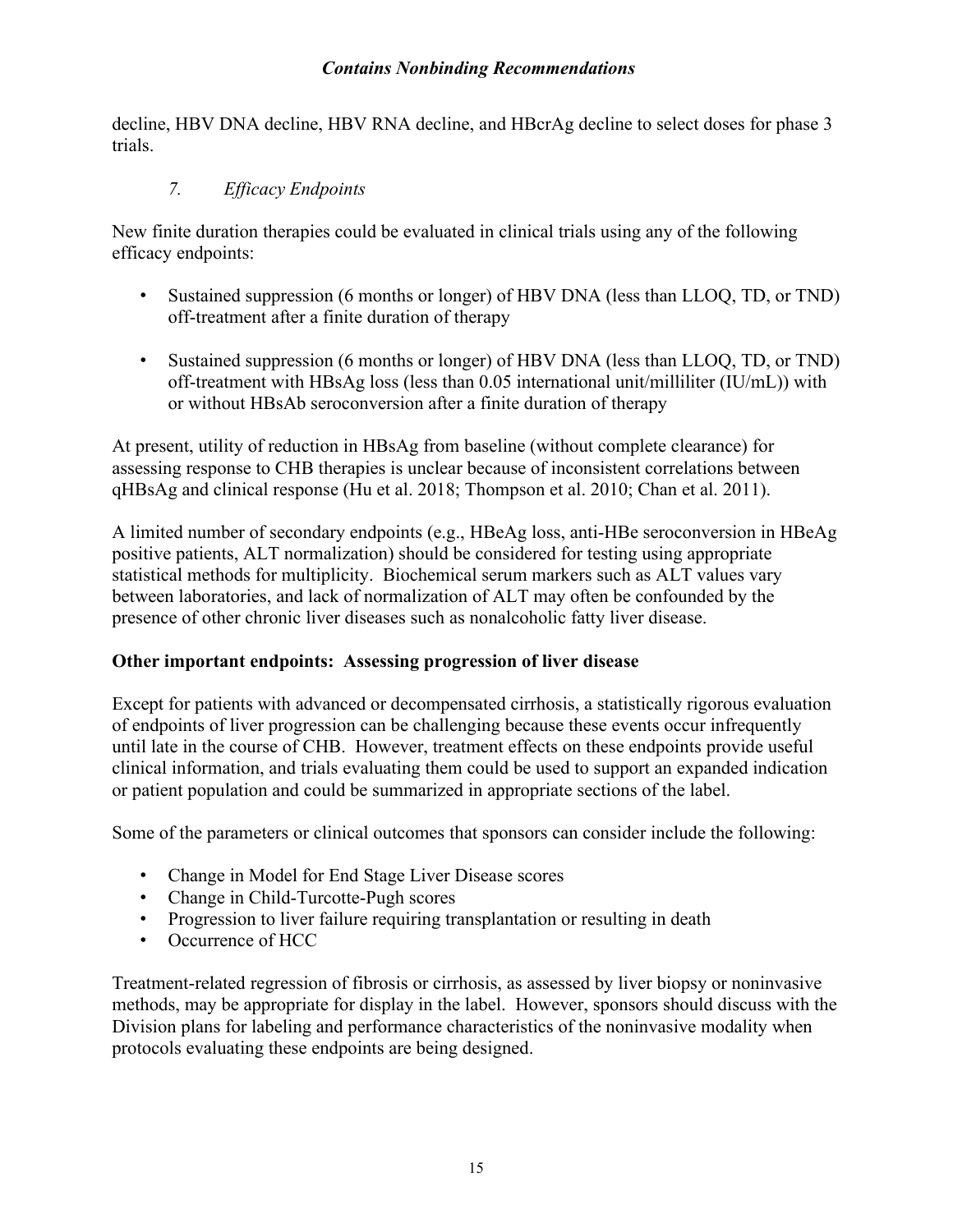## **Patient-Reported Outcome Measures**

Sponsors who are considering incorporating patient-reported outcome measures<sup>[23](#page-18-0)</sup> as endpoints in clinical trials to measure treatment benefit should discuss patient-reported outcome instruments with the Agency during the clinical development process.

## *8. Trial Procedures and Timing of Assessments*

Biochemical, serological, virological, and histological endpoints can be used to assess the effectiveness of therapy. For drugs with finite treatment durations, the optimal time point to assess the primary efficacy endpoint of sustained virologic response is 6 months or longer after cessation of therapy. Additionally, the most appropriate time point to assess efficacy endpoints depends on the mechanism of action and half-life of the drug. Longer term follow-up may be useful to confirm durability of treatment response and to measure clinical outcomes.

## *9. Statistical Considerations*

In general, a detailed protocol and SAP stating the trial hypotheses, analysis methods, and all other relevant details should be provided to the Division of Antivirals before trial initiation. To improve the precision of treatment effect estimation and inference, sponsors should consider adjusting for prespecified baseline factors that are anticipated to be prognostic of the outcome (e.g., HBeAg status, HBV DNA level, and HBsAg level). If randomization is stratified by baseline covariates, the analysis should account for the stratification factors. A discussion of how the analyses will account for the stratified randomization should be included in the protocol. For details see the draft guidance for industry *Adjusting for Covariates in Randomized Clinical Trials for Drugs and Biological Products* (May 2021)*. [24](#page-18-1)* For statistical analysis methods and issues, see the guidances for industry *Providing Clinical Evidence of Effectiveness for Human Drug and Biological Products* (May 1998), *Non-Inferiority Clinical Trials to Establish Effectiveness* (November 2016), and *Adaptive Designs for Clinical Trials of Drugs and Biologics*  and the FDA white paper Statistical Considerations on Subgroup Analysis in Clinical Trials (Alosh et al. 2015).

#### a. Analysis populations

All subjects who are randomized and received at least one dose of assigned therapy during the trial should be included in the primary efficacy analysis for all fully blinded trials. For unblinded/partially blinded trials, all randomized subjects should be considered. Any possibility of randomized subjects who do not receive treatment in either or both arms should be minimized.

<span id="page-18-0"></span><sup>23</sup> See the guidance for industry *Patient-Reported Outcome Measures: Use in Medical Product Development to Support Labeling Claims* (December 2009).

<span id="page-18-1"></span><sup>&</sup>lt;sup>24</sup> When final, this guidance will represent the FDA's current thinking on this topic.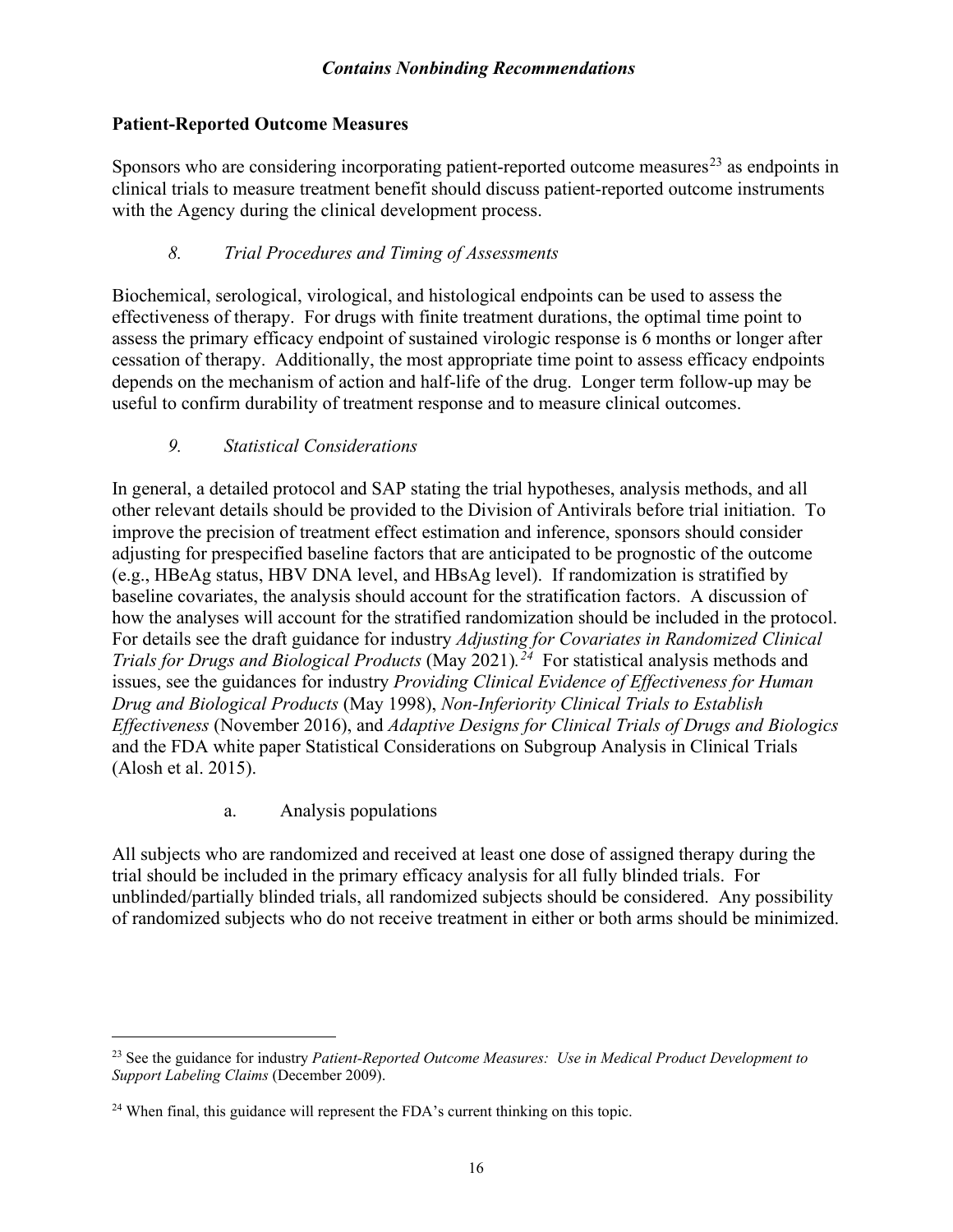## b. Efficacy analyses

The primary analysis should compare the proportion of responders across trial treatment arms. This analysis determines whether effectiveness has been demonstrated.

For subgroup analyses, the analysis of the primary efficacy endpoint should be performed within important demographic and baseline characteristics (e.g., geographic region, sex, race, age group, HBV genotype, HBeAg status, screening HBV DNA, baseline weight, body mass index, baseline ALT, baseline fibrosis/cirrhosis, and (if applicable) prior response to previous treatment regimens). The purpose of these analyses is to explore the consistency of the primary efficacy endpoint result across these subgroups.

Treatment-by-region interaction should be investigated and reported to assess consistency of the efficacy results. Treatment-by-HBeAg status interaction should also be investigated if HBeAgpositive and HBeAg-negative subjects are enrolled in the trial.

c. Handling missing data

Sponsors should make every attempt to limit discontinuation of subjects from the trial. When the loss is unavoidable, sponsors should explain the causes of missing data and attempt to determine the final status of a subject who does not complete the protocol. Analyses excluding subjects with missing data or other posttreatment outcomes can be biased because subjects who do not complete the trial may differ substantially in both measured and unmeasured ways compared with subjects who remain in the trial. The primary method of handling missing data in the analysis should be prespecified in the protocol and SAP. Sensitivity analyses should demonstrate that the primary analysis results are robust to the assumptions regarding missing data.

## *10. Accelerated Approval (Subpart H/I) Considerations*

For CHB, HBV DNA suppression with or without HBsAg loss is considered a validated surrogate endpoint that has been demonstrated to predict clinical outcomes, and this endpoint could be used to support a traditional approval. Sponsors should discuss with the FDA plans to use any other surrogate endpoints that are reasonably likely to predict clinical benefit to support accelerated approval.<sup>25</sup> Accelerated approval is subject to the requirement that postmarketing confirmatory trials are conducted to verify and describe the anticipated effect on irreversible morbidity or mortality or other clinical benefit.<sup>[26](#page-19-1)</sup>

## *11. Benefit-Risk Considerations*

A thorough and comprehensive benefit-risk assessment ensures that the benefits outweigh potential risks to the intended population. A benefit-risk assessment takes into consideration the

<span id="page-19-0"></span><sup>&</sup>lt;sup>25</sup> See section 506(c) of the FD&C Act; 21 CFR part 314, subpart H; 21 CFR part 601, subpart E.

<span id="page-19-1"></span><sup>26</sup> See 21 CFR 314.510; 21 CFR 601.41.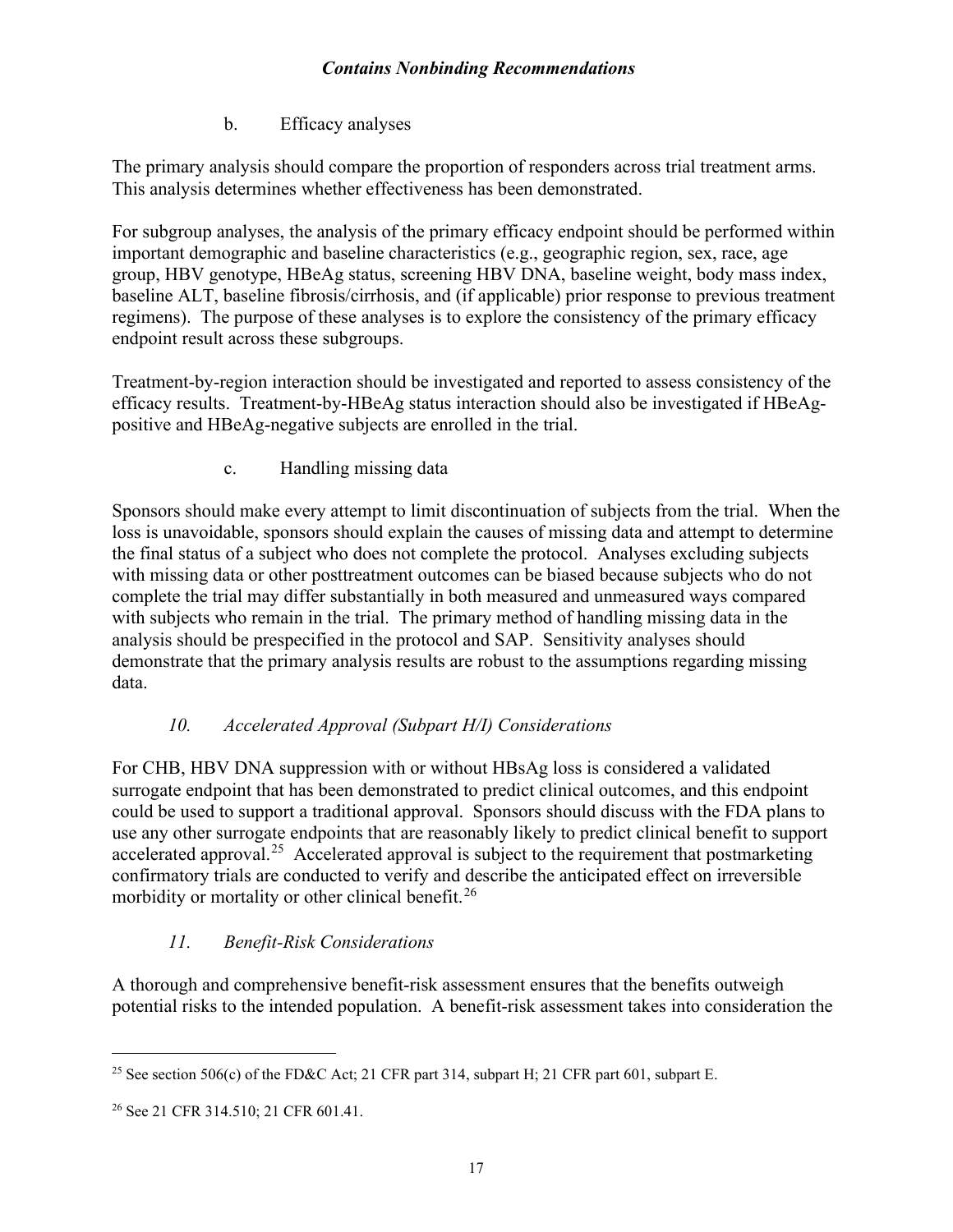demonstrated therapeutic effect of the new drug and observed safety profile in the context of underlying disease and current treatment options available for the indication.

## **C. Other Considerations**

## *1. Clinical Virology Considerations*

Samples for HBV quantification, genotypic, and phenotypic analysis should be obtained at different time points during treatment and follow-up. Timing of sample collection should be based on initial observations of potency and on-treatment and off-treatment durability. The genotypes and phenotypes of baseline and virologic failure isolates should be determined (virologic failure defined as a confirmed increase of greater than or equal to 1  $log_{10}$  HBV DNA copies/mL above nadir, quantifiable HBV DNA of greater than or equal to 1  $\log_{10}$  copies/mL above LLOQ after being less than LLOQ, or never achieved HBV DNA levels less than LLOQ for two consecutive visits). Transient increases in HBV DNA after the completion of treatment with a finite regimen may occur before sustained suppression. A strategy for distinguishing treatment failures from subjects experiencing a temporary increase should be agreed upon with the Division during protocol development.

Clinical assessment during the development of activators of the immune system is likely to be challenging, given that the greatest impact of these types of drugs will likely be a reduction in infected cells resulting in depletion of the cccDNA reservoir. Complete depletion of the cccDNA reservoir to below the limit of detection may take a long time and will vary depending on the mechanism of action of the drug. Currently, the only biomarker sufficient to predict a sustained response off-treatment is HBsAg loss, the assessment of which may be complicated by HBsAg expressed from integrated HBV DNA genome fragments. In addition to host immune markers and serum HBV DNA, clinical trial protocols should assess several exploratory HBV endpoints (HBcrAg, HBV RNA, etc.) early in the development program in an attempt to identify potential markers that correlate with the drug's activity and may predict response to therapy.

Genotypes of baseline and on-therapy virologic failure isolates should be compared and newly emerged drug resistance-associated substitutions/mutations should be identified. HBV DNA from subjects with genotypic resistance to the investigational drug should be cloned in an HBV genome background and susceptibility to the investigational drug should be determined.

• There are 10 recognized HBV genotypes (genotypes A through J) as well as subtypes identified for genotypes A through F. The different HBV genotypes/subtypes encode distinct viral proteins and may exhibit differential responses to an investigational drug, which could confound efficacy results in clinical trials if the drug is only effective against some genotypes/subtypes (Congly et al. 2013). Therefore, we recommend determining the genotypes/subtypes of HBV infection present at baseline to determine if the investigational drug exhibits antiviral activity against all HBV genotypes/subtypes. For subjects with suppressed HBV DNA at baseline, historical genotype assessments may be used if available. The assay, with performance characteristics, used to genotype the HBV samples in enrolled subjects should be included with the clinical trial protocol. It may be important to confirm the genotype/subtype by phylogenetic analysis.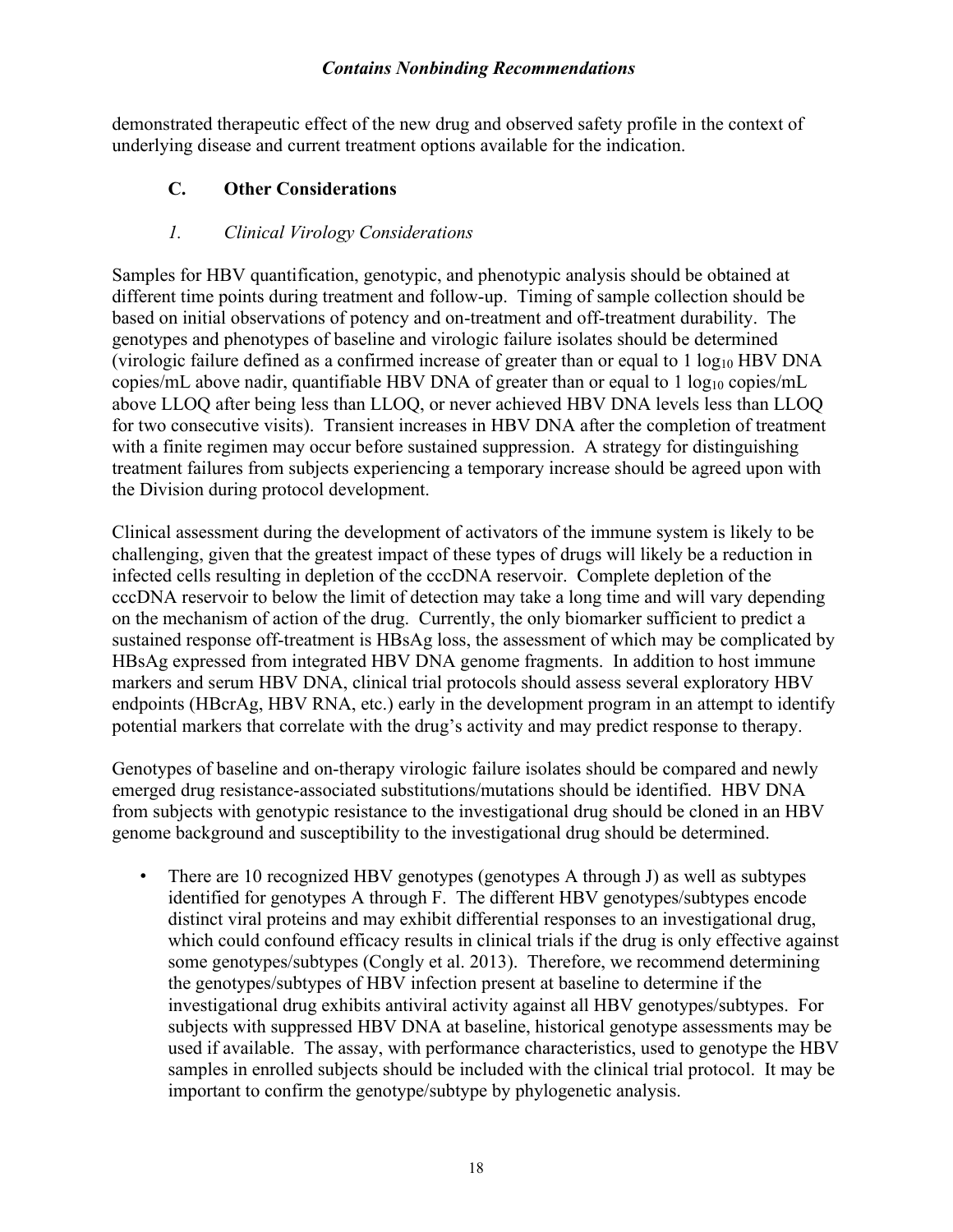- For resistance analyses, any changes, including mixtures, in the amino acid sequence of the target protein or DNA sequence for genome targeting drugs, present in on-treatment or follow-up samples but not in the baseline sample, can be reported as having developed during therapy. In addition, baseline samples should be analyzed to identify HBV genetic polymorphisms that are associated with differential antiviral activity against the investigational drug. Sponsors should consult the FDA early for the most current format for submission of resistance data and if Next Generation Sequencing (NGS) will be used.
- There is a risk of developing resistance against an antiviral drug that targets similar viral proteins in different virus species in patients coinfected with HIV and HBV. Because of this risk, we recommend assessing for the development of resistance and cross-resistance in the viral proteins of both HIV-1 and HBV when appropriate.
- For all virologic assessments in clinical trials, we recommend the use of FDA-approved or FDA-cleared assays, when available, and a central laboratory. Sponsors can collect results from local lab tests, identifying the assays used. If investigational assays are used, performance characteristics of the assays determined from analytical validation studies using geographically and temporally distinct isolates should be provided in addition to detailed descriptions of the methodology.<sup>27</sup> Drugs that require assays to identify the infected population benefiting from treatment (e.g., specific genotypes or resistant populations) may require a companion diagnostic. Additional recommendations can be found in the draft guidance for industry and Food and Drug Administration staff *Principles for Codevelopment of an In Vitro Companion Diagnostic Device with a Therapeutic Product* (July 2016). [28](#page-21-1)
- Sponsors are encouraged to submit a resistance monitoring plan early in development. If resistance evaluation in clinical trials involves NGS, we recommend that sponsors discuss details of the NGS approach with the FDA. Submission of NGS data in FASTQ format is strongly encouraged. Additional recommendations can be found in the guidance for industry technical specifications document *Submitting Next Generation Sequencing Data to the Division of Antiviral Products* (July 2019)*.*
- HBV should be genotyped for any instances where HBV DNA is detected in long-term follow-up to distinguish relapse from reinfection.

<span id="page-21-0"></span> $27$  See the IDE (Investigational Device Exemption) web page, available at

[https://www.fda.gov/MedicalDevices/DeviceRegulationandGuidance/HowtoMarketYourDevice/InvestigationalDevi](https://www.fda.gov/MedicalDevices/DeviceRegulationandGuidance/HowtoMarketYourDevice/InvestigationalDeviceExemptionIDE/ucm046164.htm) [ceExemptionIDE/ucm046164.htm.](https://www.fda.gov/MedicalDevices/DeviceRegulationandGuidance/HowtoMarketYourDevice/InvestigationalDeviceExemptionIDE/ucm046164.htm)

<span id="page-21-1"></span><sup>&</sup>lt;sup>28</sup> When final, this guidance will represent the FDA's current thinking on this topic.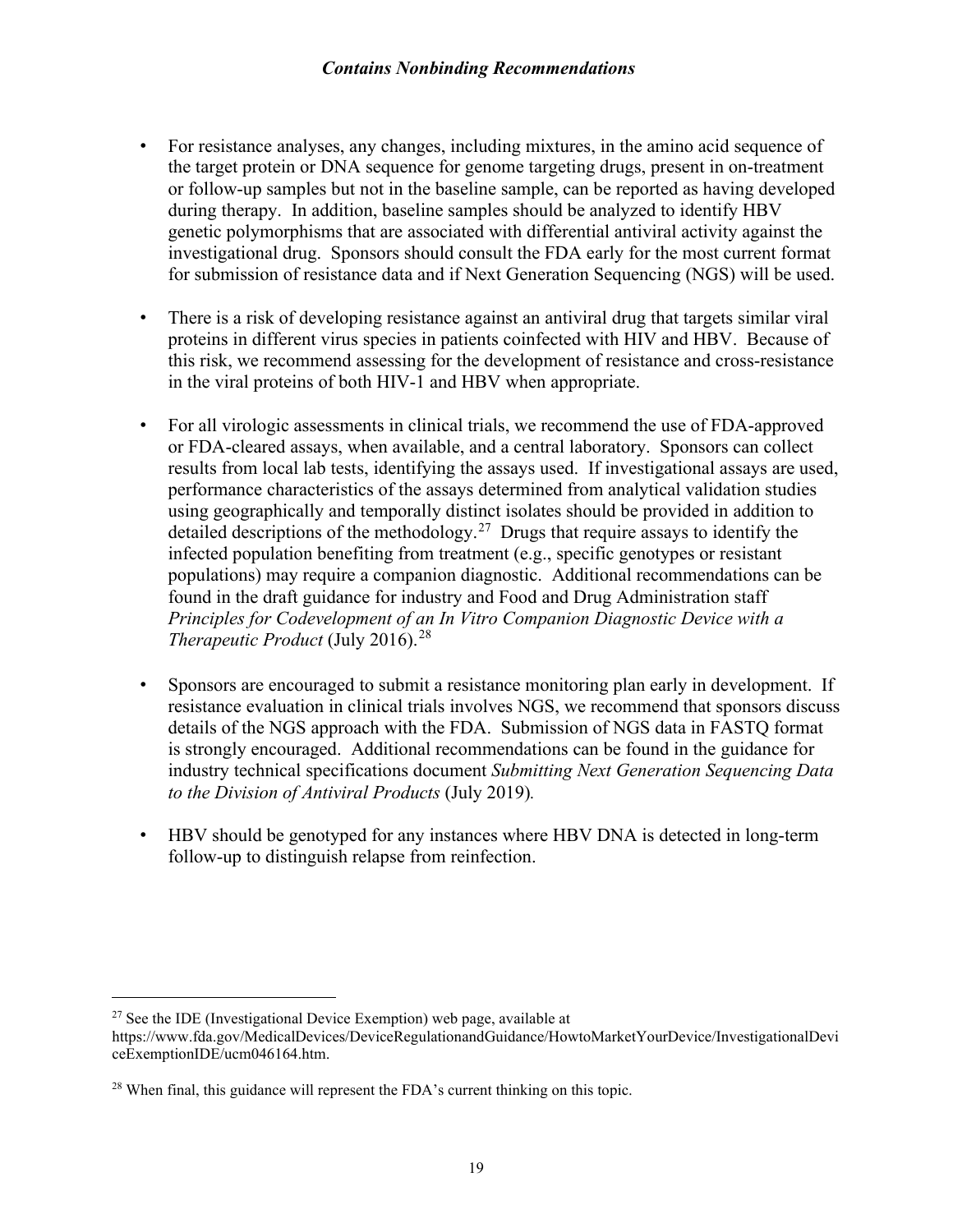## *2. Pharmacokinetic/Pharmacodynamic Considerations*

Trials conducted in HBV-infected subjects should include assessment of PK and the relationship between drug exposure (e.g., minimum or maximum plasma concentration ( $C_{min}$  or  $C_{max}$ ), area under the curve) and virologic success and toxicity in all subjects.

Sponsors can use a combination of intensive and sparse sampling throughout development to characterize the PK of the investigational drug. For example, sponsors should implement an intensive sampling schedule in early phase monotherapy trials. In longer term trials, an intensive sampling schedule might not be feasible. Alternatively, sponsors can combine sparse sampling from these trials with intensive PK data from earlier trials for population PK analysis. Sponsors should obtain multiple sparse PK samples from as many subjects as possible, including at the time of key virologic assessments. It is important to document dosing times and plasma sampling times.

Sponsors can use the following two broad approaches to characterize the relationship between drug exposure and viral kinetics or virologic suppression of the investigational drug, depending on the development stage and purpose of the analysis. Both approaches allow for exploration of relevant covariates.

- (1) To aid the design of phase 2b or phase 3 trials, with respect to selection of the dosage regimen, a mechanistic approach relating drug concentrations and viral kinetics should be considered. A mechanistic modeling approach should also account for the development of resistance to the investigational drug and the intended patient population. For combination therapy, the potential of additive or synergistic antiviral effects can be incorporated in the model to assist optimization of the dose combination.
- (2) A simplified analysis relating the proportion of subjects with virologic suppression or virologic failure and appropriate exposure variable (e.g., minimum concentration or area under the plasma drug concentration versus time curve) can be used to support evidence of activity and to support dose selection.

Exposure-response safety analyses should consider the mechanistic on-target and off-target effects of the investigational drug and adverse events that are more frequent in the investigational drug arm. The appropriate exposure parameter and modeling approach depends on the investigational drug and toxicity.

## *3. Labeling Considerations*

Severe acute exacerbations of CHB may occur after discontinuation of anti-HBV therapy. Hepatic function should be monitored closely with both clinical and laboratory follow-up for at least several months in subjects who discontinue anti-HBV therapy. In certain circumstances, resumption of anti-HBV therapy may be warranted. These concerns should be adequately conveyed in drug labeling.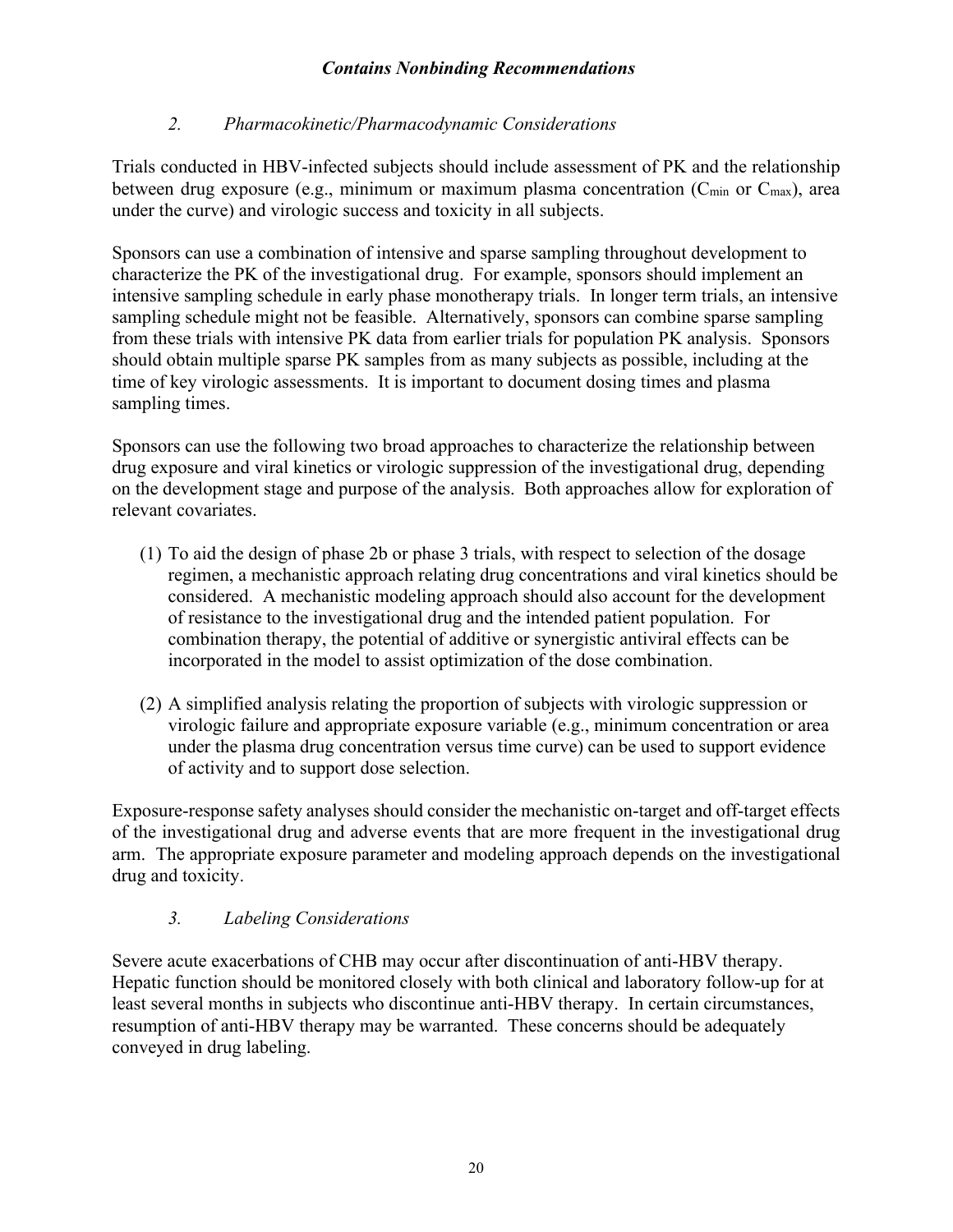Development of HIV-1 resistance against anti-HBV drugs with activity against HIV-1 is a potential risk that should be conveyed in labeling.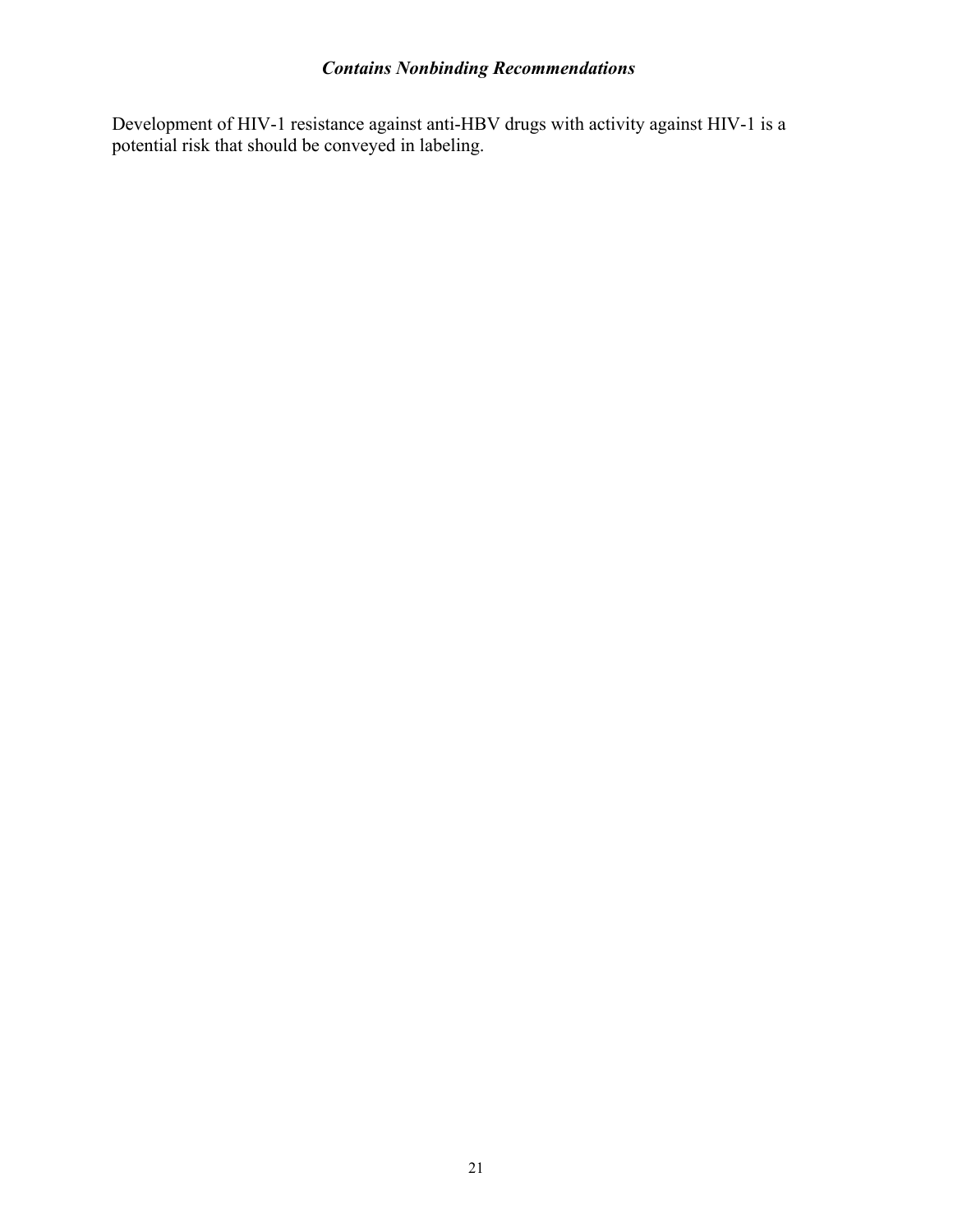## **GLOSSARY OF ACRONYMS**

| ALT              | alanine aminotransferase                                                   |
|------------------|----------------------------------------------------------------------------|
| CC <sub>50</sub> | concentration inhibiting 50 percent cell growth                            |
| cccDNA           | covalently closed circular DNA                                             |
| <b>CHB</b>       | chronic hepatitis B                                                        |
| EC50/90          | effective drug concentration inhibiting 50 or 90 percent virus replication |
| FD&C Act         | Federal Food, Drug, and Cosmetic Act                                       |
| HBeAg            | HBV e-antigen                                                              |
| HBsAb            | antibody specific to HBsAg                                                 |
| HBsAg            | HBV surface antigen                                                        |
| <b>HBV</b>       | hepatitis B virus                                                          |
| <b>HBV DNA</b>   | hepatitis B virus DNA                                                      |
| HCC              | hepatocellular carcinoma                                                   |
| <b>HDV</b>       | hepatitis delta virus                                                      |
| <b>HIV</b>       | human immunodeficiency virus                                               |
| <b>IFN</b>       | interferon                                                                 |
| IgM              | immunoglobulin M                                                           |
| IU               | international unit                                                         |
| <b>LLOQ</b>      | lower limit of quantification                                              |
| mL               | milliliter                                                                 |
| <b>NRTI</b>      | HIV nucleoside/nucleotide reverse transcriptase inhibitor                  |
| NrtI             | HBV nucleoside/nucleotide reverse transcriptase inhibitor                  |
| <b>NGS</b>       | <b>Next Generation Sequencing</b>                                          |
| NI               | noninferiority                                                             |
| PK               | pharmacokinetic                                                            |
| qHBsAg           | quantitative HBsAg                                                         |
| <b>RNA</b>       | ribonucleic acid                                                           |
| rt               | reverse transcriptase                                                      |
| <b>SAP</b>       | statistical analysis plan                                                  |
| TD               | target detected                                                            |
| <b>TND</b>       | target not detected                                                        |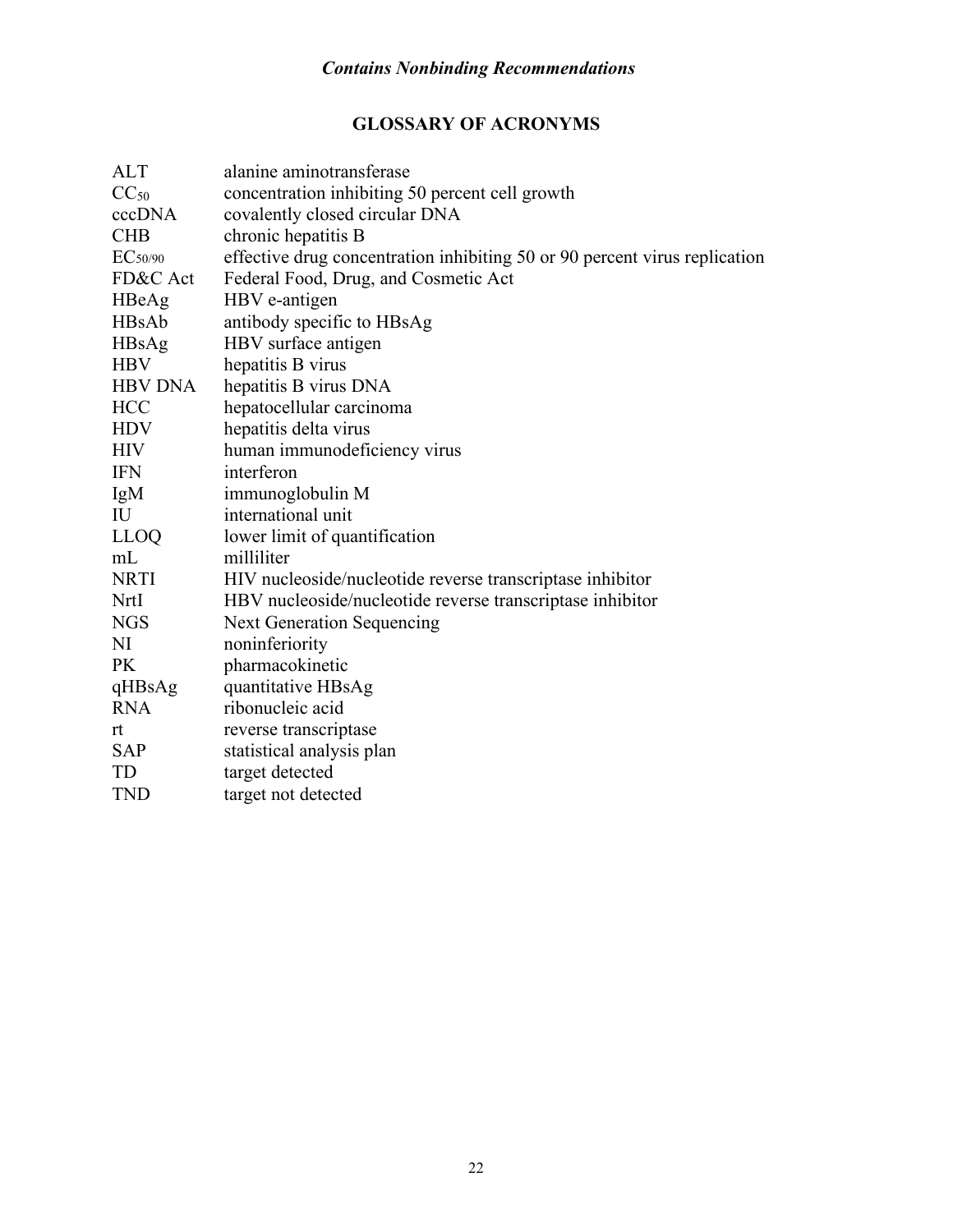#### **REFERENCES**

Alosh M, Fritsch K, Huque M, Mahjoob K, Pennello G, Rothmann M, Russek-Cohen E, Smith F, Wilson S, and Yue L, 2015, Statistical Considerations on Subgroup Analysis in Clinical Trials, Stat Biopharm Res, 7(4):286–303.

Arnold JJ, Sharma SD, Feng JY, Ray AS, Smidansky ED, Kireeva ML, Cho A, Perry J, Vela JE, Park Y, Xu Y, Tian Y, Babusis D, Barauskus O, Peterson BR, Gnatt A, Kashlev M, Zhong W, and Cameron CE, 2012, Sensitivity of Mitochondrial Transcription and Resistance of RNA Polymerase II Dependent Nuclear Transcription to Antiviral Ribonucleosides, PLoS Pathog, 8(11):e1003030.

Buti M, Tsai N, Petersen J, Flisiak R, Gurel S, Krastev Z, Aguilar Schall R, Flaherty JF, Martins EB, Charuworn P, Kitrinos KM, Subramanian GM, Gane E, and Marcellin P, 2015, Seven-Year Efficacy and Safety of Treatment With Tenofovir Disoproxil Fumarate for Chronic Hepatitis B Virus Infection, Dig Dis Sci, 60:1457–1464.

Centers for Disease Control and Prevention, 2012, Case Definition Chronic Hepatitis B, accessed May 4, 2018, [https://wwwn.cdc.gov/nndss/conditions/hepatitis-b-chronic/case-definition/2012/.](https://wwwn.cdc.gov/nndss/conditions/hepatitis-b-chronic/case-definition/2012/)

Chan HL, Thompson A, Martinot-Peignoux M, Piratvisuth T, Cornberg M, Brunetto MR, Tillmann HL, Kao JH, Jia JD, Wedemeyer H, Locarnini S, Janssen HL, and Marcellin P, 2011, Hepatitis B Surface Antigen Quantification: Why and How to Use It in 2011 — A Core Group Report, J Hepatol, 55(5):1121–1131.

Chang TT, Liaw YF, Wu SS, Schiff E, Han KH, Lai CL, Safadi R, Lee SS, Halota W, Goodman Z, Chi YC, Zhang H, Hindes R, Iloeje U, Beebe S, and Kreter B, 2010, Long-Term Entecavir Therapy Results in the Reversal of Fibrosis/Cirrhosis and Continued Histological Improvement in Patients With Chronic Hepatitis B, Hepatology, 52(3):886–893.

Chen HY, Shen DT, Ji DZ, Han PC, Zhang WM, Ma JF, Chen WS, Goyal H, Pan S, and Xu HG, 2019, Prevalence and Burden of Hepatitis D Virus Infection in the Global Population: A Systematic Review and Meta-Analysis, Gut, 68(3):512–521.

Congly SE, Wong P, Al-Busafi SA, Doucette K, Fung SK, Ghali P, Fonseca K, Myers RP, Qsiowy C, and Coffin CS, 2013, Characterization of Hepatitis B Virus Genotypes and Quantitative Hepatitis B Surface Antigen Titres in North American Tertiary Referral Liver Centres, Liver Int, 33(9):1363–1369.

Forde KA, Tanapanpanit O, and Reddy KR, 2014, Hepatitis B and C in African Americans: Current Status and Continued Challenges, Clinical Gastroenterol Hepatol, 12(5):738–748.

Hu B, Wang R, Fu J, Su M, Du M, Liu Y, Li H, Wang H, Lu F, and Jiang J, 2018, Integration of Hepatitis B Virus S Gene Impacts on Hepatitis B Surface Antigen Levels in Patients With Antiviral Therapy, J Gastroenterol Hepatol, 33(7):1389–1396.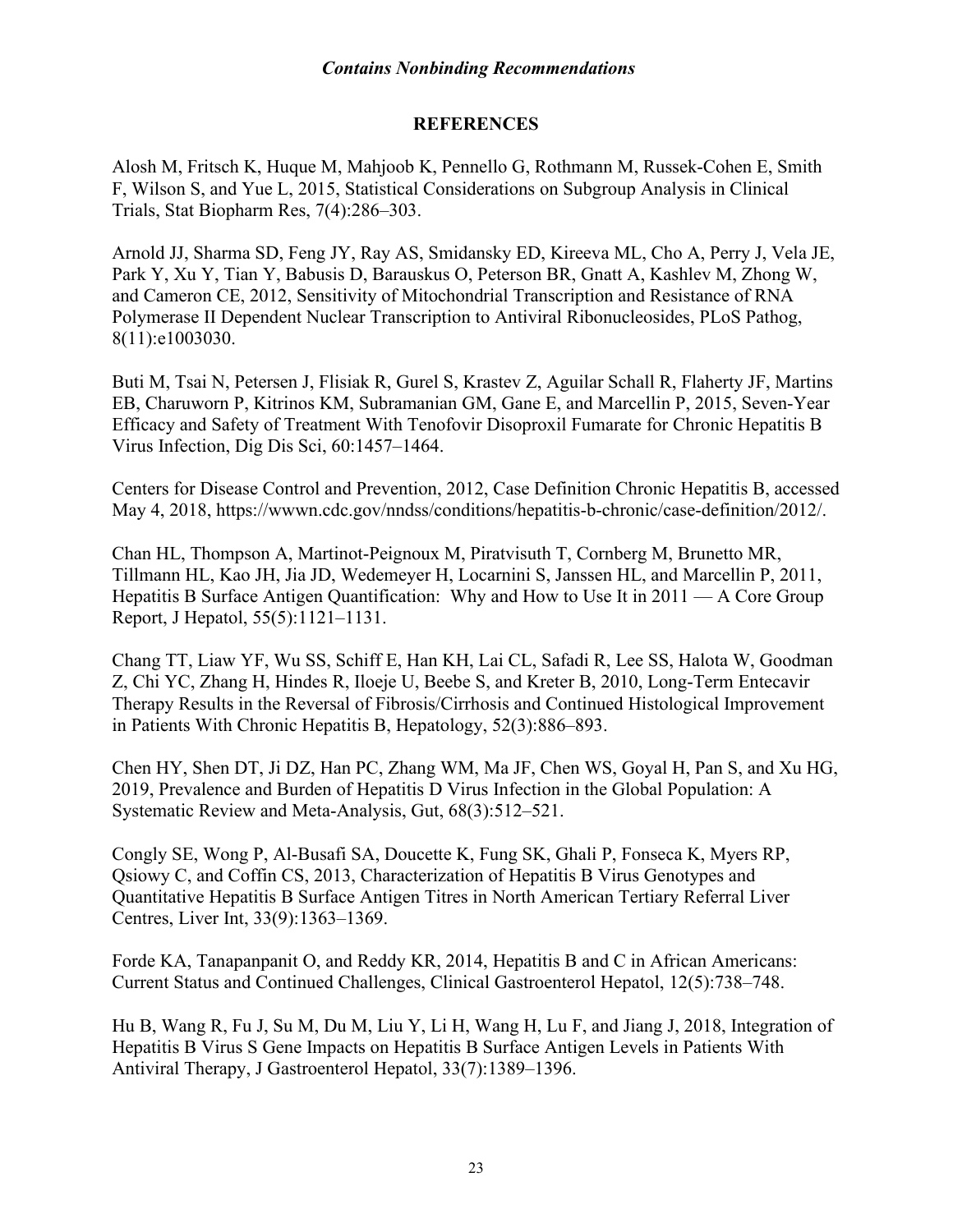Huang CR and Lo SJ, 2014, Hepatitis D Virus Infection, Replication and Cross-Talk With the Hepatitis B Virus, World J Gastroenterol, 20(40):14589–14597.

Lindow M, Vornlocher HP, Riley D, Kornbrust DJ, Burchard J, Whiteley LO, Kamens J, Thompson JD, Nochur S, Younis H, Bartz S, Parry J, Ferrari N, Henry SP, and Levin AA, 2012, Assessing Unintended Hybridization-Induced Biological Effects of Oligonucleotides, Nat Biotechnol, 30(10):920–923.

Lok AS, McMahon BJ, Brown RS, Jr., Wong JB, Ahmed AT, Farah W, Almasri J, Alahdab F, Benkhadra K, Mouchli MA, Singh S, Mohamed EA, Abu Dabrh AM, Prokop LJ, Wang Z, Murad MH, and Mohammed K, 2016, Antiviral Therapy for Chronic Hepatitis B Viral Infection in Adults: A Systematic Review and Meta-Analysis, Hepatology, 63(1):284–306.

Lok AS, Zoulim F, Dusheiko G, and Ghany MG, 2017, Hepatitis B Cure: From Discovery to Regulatory Approval, Hepatology, 66(4):1296–1313.

Marcellin P, Gane E, Buti M, Afdhal N, Sievert W, Jacobson IM, Washington MK, Germanidis G, Flaherty JF, Aguilar Schall R, Bornstein JD, Kitrinos KM, Subramanian GM, McHutchison JG, and Heathcote EJ, 2013, Regression of Cirrhosis During Treatment With Tenofovir Disoproxil Fumarate for Chronic Hepatitis B: A 5-Year Open-Label Follow-Up Study, Lancet, 381(9865):468–475.

Marroquin LD, Hynes J, Dykens JA, Jamieson JD, and Will Y, 2007, Circumventing the Crabtree Effect: Replacing Media Glucose With Galactose Increases Susceptibility of HepG2 Cells to Mitochondrial Toxicants, Toxicol Sci, 97(2):539–547.

Momper JD, Mulugeta Y, Green DJ, Karesh A, Krudys KM, Sachs HC, Yao LP, and Burckart GJ, 2013, Adolescent Dosing and Labeling Since the Food and Drug Administration Amendments Act of 2007, JAMA Pediatr, 167(10):926–932.

Papatheodoridis GV, Idilman R, Dalekos GN, Buti M, Chi H, van Boemmel F, Calleja JL, Sypsa V, Goulis J, Manolakopoulos S, Loglio A, Siakavellas S, Keskın O, Gatselis N, Hansen BE, Lehretz M, de la Revilla J, Savvidou S, Kourikou A, Vlachogiannakos I, Galanis K, Yurdaydin C, Berg T, Colombo M, Esteban R, Janssen HLA, and Lampertico P, 2017, The Risk of Hepatocellular Carcinoma Decreases After the First 5 Years of Entecavir or Tenofovir in Caucasians With Chronic Hepatitis B, Hepatology, 66(5):1444–1453.

Schweitzer A, Horn J, Mikolajczyk RT, Krause G, and Ott JJ, 2015, Estimations of Worldwide Prevalence of Chronic Hepatitis B Virus Infection: A Systematic Review of Data Published Between 1965 and 2013, Lancet, 386(10003):1546–1555.

Terrault NA, Bzowej NH, Chang KM, Hwang JP, Jonas MM, and Murad MH, 2016, AASLD Guidelines for Treatment of Chronic Hepatitis B, Hepatology, 63(1):261–283.

Thompson AJ, Nguyen T, Iser D, Ayres A, Jackson K, Littlejohn M, Slavin J, Bowden S, Gane EJ, Abbott W, Lau GK, Lewin SR, Visvanathan K, Desmond PV, and Locarnini SA, 2010,